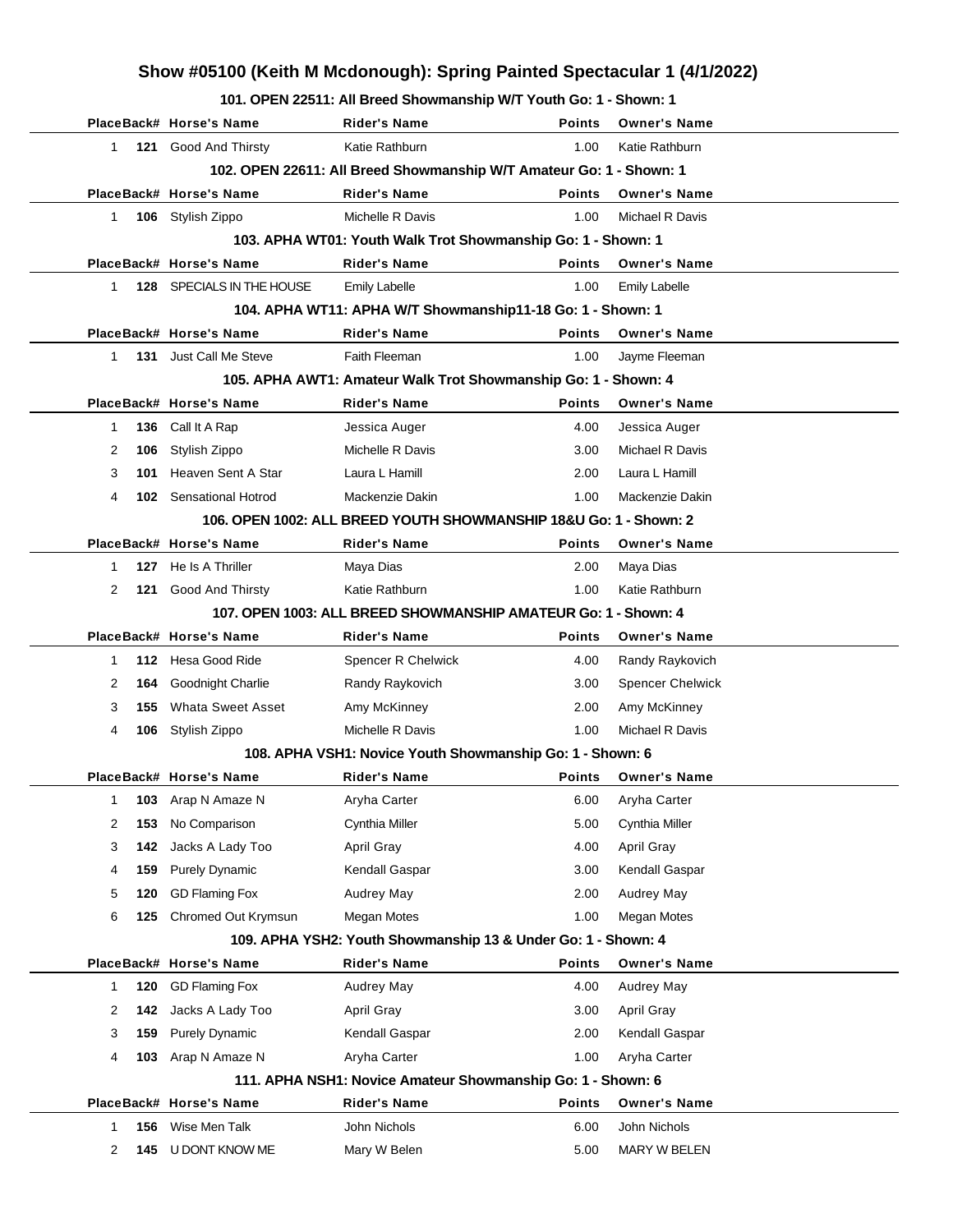| 1<br>2<br>3  | 172<br>166<br>168 | Kool Krymsun Kandie<br>RR I Told You So     | Amanda Betzler<br>Jennifer Ann Pasquetti                                                      | 2.00<br>1.00          | Amanda Betzler<br>Jennifer Pasquetti  |  |
|--------------|-------------------|---------------------------------------------|-----------------------------------------------------------------------------------------------|-----------------------|---------------------------------------|--|
|              |                   |                                             |                                                                                               |                       |                                       |  |
|              |                   |                                             |                                                                                               | 3.00                  |                                       |  |
|              |                   | PlaceBack# Horse's Name<br>Lazy In My Levis | <b>Rider's Name</b><br>Kayla Larkin                                                           | <b>Points</b>         | <b>Owner's Name</b><br>Kayla Larkin   |  |
|              |                   |                                             | 122. OPEN 1006: ALL BREED AMATEUR HUNTER UNDER SADDLE Go: 1 - Shown: 3                        |                       |                                       |  |
| 4            | 120               | <b>GD Flaming Fox</b>                       | Audrey May                                                                                    | 1.00                  | <b>Audrey May</b>                     |  |
| 3            | 142               | Jacks A Lady Too                            | April Gray                                                                                    | 2.00                  | April Gray                            |  |
| 2            | 159               | <b>Purely Dynamic</b>                       | Kendall Gaspar                                                                                | 3.00                  | Kendall Gaspar                        |  |
| $\mathbf{1}$ | 103               | Arap N Amaze N                              | Aryha Carter                                                                                  | 4.00                  | Aryha Carter                          |  |
|              |                   | PlaceBack# Horse's Name                     | <b>Rider's Name</b>                                                                           | <b>Points</b>         | <b>Owner's Name</b>                   |  |
|              |                   |                                             | 120. APHA YBH2: Youth Hunter Under Saddle 13 & Under Go: 1 - Shown: 4                         |                       |                                       |  |
| 5            | 120               | <b>GD Flaming Fox</b>                       | Audrey May                                                                                    | 1.00                  | Audrey May                            |  |
| 4            | 142               | Jacks A Lady Too                            | April Gray                                                                                    | 2.00                  | <b>April Gray</b>                     |  |
| 3            | 125               | Chromed Out Krymsun                         | Megan Motes                                                                                   | 3.00                  | Megan Motes                           |  |
| 2            | 153               | No Comparison                               | Cynthia Miller                                                                                | 4.00                  | Cynthia Miller                        |  |
| 1            | 103               | Arap N Amaze N                              | Aryha Carter                                                                                  | 5.00                  | Aryha Carter                          |  |
|              |                   |                                             |                                                                                               |                       |                                       |  |
|              |                   | PlaceBack# Horse's Name                     | <b>Rider's Name</b>                                                                           | <b>Points</b>         | <b>Owner's Name</b>                   |  |
|              |                   |                                             | Maya Dias<br>119. APHA VBH1: Novice Youth Hunter Under Saddle Go: 1 - Shown: 5                |                       |                                       |  |
| 2            | 127               | He Is A Thriller                            |                                                                                               | 1.00                  | Maya Dias                             |  |
| 1            | 121               | <b>Good And Thirsty</b>                     | Katie Rathburn                                                                                | 2.00                  | Katie Rathburn                        |  |
|              |                   | PlaceBack# Horse's Name                     | <b>Rider's Name</b>                                                                           | <b>Points</b>         | <b>Owner's Name</b>                   |  |
| 4            | 110               |                                             | 118. OPEN 1005: ALL BREED YOUTH HUNTER UNDER SADDLE 18&u Go: 1 - Shown: 2                     |                       |                                       |  |
| 3            | 102               | <b>Factor In The Blues</b>                  | Cathleen Hernandez                                                                            | 2.00<br>1.00          | Cathleen Hernandez                    |  |
|              |                   | <b>Sensational Hotrod</b>                   | Jessica Auger<br>Mackenzie Dakin                                                              |                       | Jessica Auger<br>Mackenzie Dakin      |  |
| 1<br>2       | 136               | Call It A Rap                               |                                                                                               | 3.00                  |                                       |  |
|              | 116               | Living A Double Life                        | Michele Guerra                                                                                | <b>Points</b><br>4.00 | <b>Owner's Name</b><br>Michele Guerra |  |
|              |                   | PlaceBack# Horse's Name                     | 117. APHA AWT5: Amateur Walk Trot Hunter Under Saddle Go: 1 - Shown: 4<br><b>Rider's Name</b> |                       |                                       |  |
| 6            | 168               | RR I Told You So                            | Jennifer Ann Pasquetti                                                                        | 1.00                  | Jennifer Pasquetti                    |  |
|              |                   |                                             |                                                                                               |                       |                                       |  |
| 5            | 166               | Kool Krymsun Kandie                         | Amanda Betzler                                                                                | 2.00                  | Amanda Betzler                        |  |
| 4            | 121               | Good And Thirsty                            | Katie Rathburn                                                                                | 3.00                  | Katie Rathburn                        |  |
| 3            | 172               | Lazy In My Levis                            | Kayla Larkin                                                                                  | 4.00                  | Kayla Larkin                          |  |
| 2            | 118               | Pack N My Jacket                            | <b>ASHLEY LIGHTFOOT</b>                                                                       | 5.00                  | <b>ASHLEY LIGHTFOOT</b>               |  |
| 1            | 127               | PlaceBack# Horse's Name<br>He Is A Thriller | <b>Rider's Name</b><br>Maya Dias                                                              | <b>Points</b><br>6.00 | <b>Owner's Name</b><br>Maya Dias      |  |
|              |                   |                                             | 114. OPEN 1004: All Breed Walk Trot Hunter Under Saddle Open Go: 1 - Shown: 6                 |                       |                                       |  |
| 3            | 145               | U DONT KNOW ME                              | Mary W Belen                                                                                  | 1.00                  | <b>MARY W BELEN</b>                   |  |
| 2            | 112               | Hesa Good Ride                              | Spencer R Chelwick                                                                            | 2.00                  | Randy Raykovich                       |  |
| 1            | 164               | Goodnight Charlie                           | Randy Raykovich                                                                               | 3.00                  | <b>Spencer Chelwick</b>               |  |
|              |                   | PlaceBack# Horse's Name                     | <b>Rider's Name</b>                                                                           | <b>Points</b>         | <b>Owner's Name</b>                   |  |
|              |                   |                                             | 112. APHA ASH1: Amateur Showmanship All Ages Go: 1 - Shown: 3                                 |                       |                                       |  |
| 6            | 106               | Stylish Zippo                               | Michelle R Davis                                                                              | 1.00                  | Michael R Davis                       |  |
| 5            | 137               | Gotta Get Impulsive                         | Gibson Reid                                                                                   | 2.00                  | Gibson Reid                           |  |
| 4            | 169               | Mymandelivered Roses                        | <b>Trish West</b>                                                                             | 3.00                  | <b>Trish West</b>                     |  |
| 3            | 155               | <b>Whata Sweet Asset</b>                    | Amy McKinney                                                                                  | 4.00                  | Amy McKinney                          |  |
|              |                   |                                             |                                                                                               |                       |                                       |  |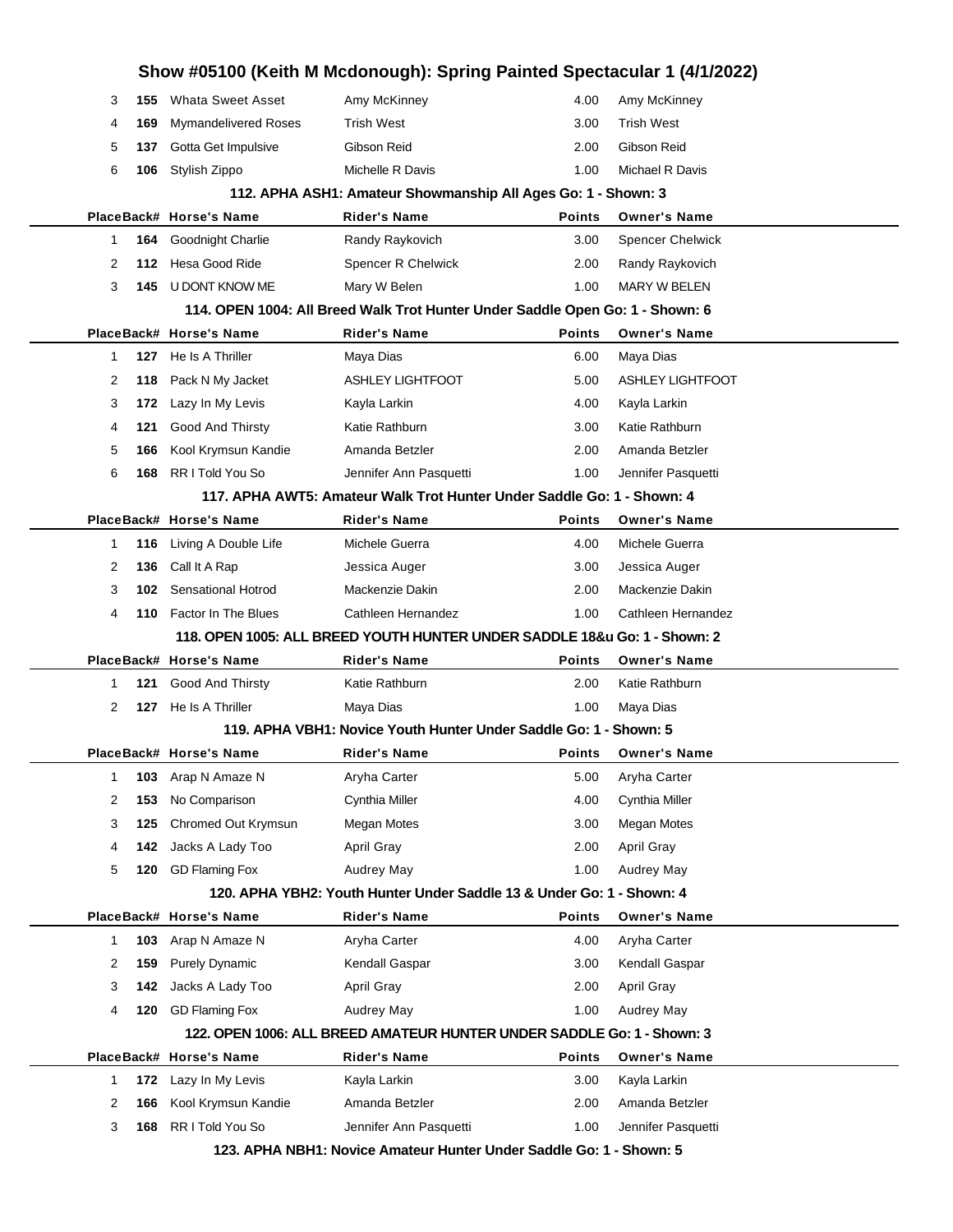|              |     |                         | Show #05100 (Keith M Mcdonough): Spring Painted Spectacular 1 (4/1/2022) |               |                            |
|--------------|-----|-------------------------|--------------------------------------------------------------------------|---------------|----------------------------|
|              |     | PlaceBack# Horse's Name | <b>Rider's Name</b>                                                      | <b>Points</b> | <b>Owner's Name</b>        |
| $\mathbf{1}$ | 123 | LUCKY IN HOLLYWOOD      | <b>TONI RAYKOVICH</b>                                                    | 5.00          | <b>TONI RAYKOVICH</b>      |
| 2            | 138 | <b>Especially Fancy</b> | Dakota King                                                              | 4.00          | Deneen King                |
| 3            | 156 | Wise Men Talk           | John Nichols                                                             | 3.00          | John Nichols               |
| 4            | 145 | U DONT KNOW ME          | Mary W Belen                                                             | 2.00          | <b>MARY W BELEN</b>        |
|              |     |                         | 124. APHA ABH1: Amateur Hunter Under Saddle Go: 1 - Shown: 2             |               |                            |
|              |     | PlaceBack# Horse's Name | <b>Rider's Name</b>                                                      | <b>Points</b> | <b>Owner's Name</b>        |
| $\mathbf 1$  | 123 | LUCKY IN HOLLYWOOD      | <b>TONI RAYKOVICH</b>                                                    | 2.00          | <b>TONI RAYKOVICH</b>      |
| 2            | 114 | Two Timin Gentlemen     | Sue Merchant                                                             | 1.00          | Dennis & Sue Merchant      |
|              |     |                         | 126. OPEN 1007: ALL BREED OPEN HUNTER UNDER SADDLE Go: 1 - Shown: 4      |               |                            |
|              |     | PlaceBack# Horse's Name | <b>Rider's Name</b>                                                      | Points        | <b>Owner's Name</b>        |
| $\mathbf 1$  | 127 | He Is A Thriller        | Maya Dias                                                                | 4.00          | Maya Dias                  |
| 2            | 172 | Lazy In My Levis        | Kayla Larkin                                                             | 3.00          | Kayla Larkin               |
| 3            | 166 | Kool Krymsun Kandie     | Amanda Betzler                                                           | 2.00          | Amanda Betzler             |
| 4            | 168 | RR I Told You So        | Jacqueline Landeene                                                      | 1.00          | Jennifer Pasquetti         |
|              |     |                         | 127. APHA GHU: Green Hunter Under Saddle All Ages Go: 1 - Shown: 3       |               |                            |
|              |     | PlaceBack# Horse's Name | Rider's Name                                                             | Points        | <b>Owner's Name</b>        |
| 1            | 144 | Its Bo Time             | Meaghan Gilmore                                                          | 3.00          | Lisa Seccomb               |
| 2            | 110 | Factor In The Blues     | Anthony Wilson                                                           | 2.00          | Cathleen Hernandez         |
| 3            | 113 | Im Ultra Fancy          | Danette Hartman                                                          | 1.00          | Philip And Danette HARTMAN |
|              |     |                         | 131. OPEN 957: All Breed Walk Trot Hunt Seat Eq Go: 1 - Shown: 2         |               |                            |
|              |     | PlaceBack# Horse's Name | <b>Rider's Name</b>                                                      | <b>Points</b> | <b>Owner's Name</b>        |
| 1            | 127 | He Is A Thriller        | Maya Dias                                                                | 2.00          | Maya Dias                  |
| 2            | 121 | Good And Thirsty        | Katie Rathburn                                                           | 1.00          | Katie Rathburn             |
|              |     |                         | 134. APHA AWT6: Amateur Walk Trot Hunt Seat Equitation Go: 1 - Shown: 2  |               |                            |
|              |     | PlaceBack# Horse's Name | <b>Rider's Name</b>                                                      | <b>Points</b> | <b>Owner's Name</b>        |
| 1            | 102 | Sensational Hotrod      | Mackenzie Dakin                                                          | 2.00          | Mackenzie Dakin            |
| 2            | 136 | Call It A Rap           | Jessica Auger                                                            | 1.00          | Jessica Auger              |
|              |     |                         | 135. OPEN 11155: All Breed Youth Hunt Seat Eq Go: 1 - Shown: 2           |               |                            |
|              |     | PlaceBack# Horse's Name | <b>Rider's Name</b>                                                      | Points        | <b>Owner's Name</b>        |
| 1            | 121 | Good And Thirsty        | Katie Rathburn                                                           | 2.00          | Katie Rathburn             |
| 2            | 127 | He Is A Thriller        | Maya Dias                                                                | 1.00          | Maya Dias                  |
|              |     |                         | 136. APHA VEE1: Novice Youth Hunt Seat Equitation Go: 1 - Shown: 4       |               |                            |
|              |     | PlaceBack# Horse's Name | <b>Rider's Name</b>                                                      | Points        | <b>Owner's Name</b>        |
| 1            | 142 | Jacks A Lady Too        | April Gray                                                               | 4.00          | April Gray                 |
| 2            | 153 | No Comparison           | Cynthia Miller                                                           | 3.00          | Cynthia Miller             |
| 3            | 120 | <b>GD Flaming Fox</b>   | <b>Audrey May</b>                                                        | 2.00          | Audrey May                 |
| 4            | 103 | Arap N Amaze N          | Aryha Carter                                                             | 1.00          | Aryha Carter               |
|              |     |                         | 137. APHA YEE2: Youth Hunt Seat Equitation 13 & Under Go: 1 - Shown: 4   |               |                            |
|              |     | PlaceBack# Horse's Name | <b>Rider's Name</b>                                                      | <b>Points</b> | <b>Owner's Name</b>        |
| 1            | 159 | <b>Purely Dynamic</b>   | Kendall Gaspar                                                           | 4.00          | Kendall Gaspar             |
| 2            | 120 | <b>GD Flaming Fox</b>   | <b>Audrey May</b>                                                        | 3.00          | Audrey May                 |
| 3            | 142 | Jacks A Lady Too        | <b>April Gray</b>                                                        | 2.00          | <b>April Gray</b>          |
| 4            | 103 | Arap N Amaze N          | Aryha Carter                                                             | 1.00          | Aryha Carter               |
|              |     |                         | 140. APHA NHS1: Novice Amateur Hunt Seat Equitation Go: 1 - Shown: 3     |               |                            |
|              |     | PlaceBack# Horse's Name | <b>Rider's Name</b>                                                      | Points        | <b>Owner's Name</b>        |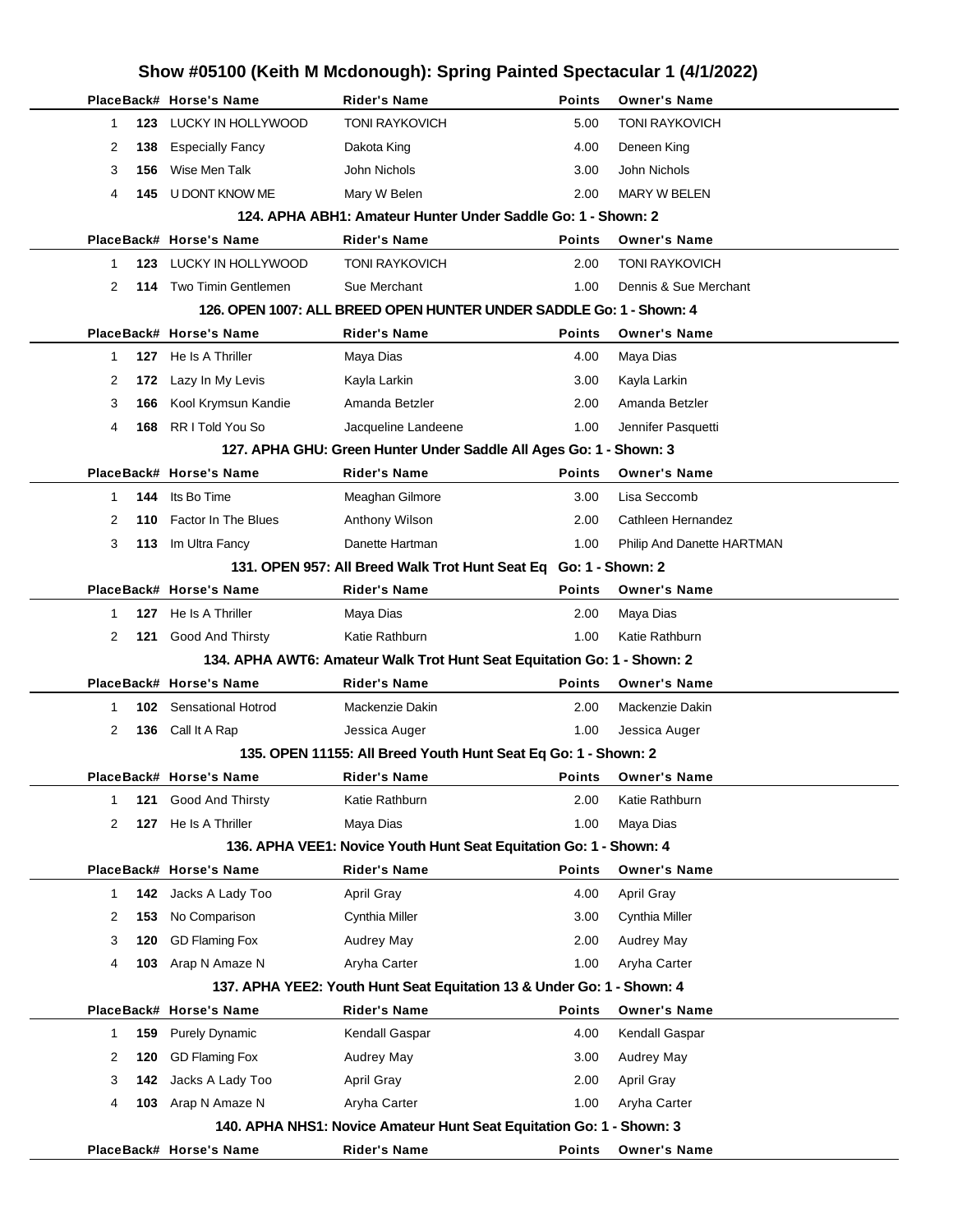|                                                          |     | Show #05100 (Keith M Mcdonough): Spring Painted Spectacular 1 (4/1/2022) |                                                                        |               |                          |  |  |  |  |
|----------------------------------------------------------|-----|--------------------------------------------------------------------------|------------------------------------------------------------------------|---------------|--------------------------|--|--|--|--|
| -1                                                       |     | 145 U DONT KNOW ME                                                       | Mary W Belen                                                           | 3.00          | MARY W BELEN             |  |  |  |  |
| 2                                                        | 123 | LUCKY IN HOLLYWOOD                                                       | <b>TONI RAYKOVICH</b>                                                  | 2.00          | <b>TONI RAYKOVICH</b>    |  |  |  |  |
| 3                                                        | 156 | Wise Men Talk                                                            | John Nichols                                                           | 1.00          | John Nichols             |  |  |  |  |
|                                                          |     |                                                                          | 141. APHA AHS1: Amateur Hunt Seat Equitation All Ages Go: 1 - Shown: 2 |               |                          |  |  |  |  |
|                                                          |     | PlaceBack# Horse's Name                                                  | <b>Rider's Name</b>                                                    | <b>Points</b> | <b>Owner's Name</b>      |  |  |  |  |
| 1                                                        | 114 | <b>Two Timin Gentlemen</b>                                               | Sue Merchant                                                           | 2.00          | Dennis & Sue Merchant    |  |  |  |  |
| 2                                                        | 123 | LUCKY IN HOLLYWOOD                                                       | <b>TONI RAYKOVICH</b>                                                  | 1.00          | <b>TONI RAYKOVICH</b>    |  |  |  |  |
|                                                          |     |                                                                          | 148. OPEN 1054: All Breed Walk Trot Trail Open Go: 1 - Shown: 5        |               |                          |  |  |  |  |
|                                                          |     | PlaceBack# Horse's Name                                                  | <b>Rider's Name</b>                                                    | <b>Points</b> | <b>Owner's Name</b>      |  |  |  |  |
| 1                                                        | 148 | Willy Oh Wont He                                                         | Laura Rae Kellejian                                                    | 5.00          | Ashley Lynn Hickel       |  |  |  |  |
| 2                                                        | 147 | Ima Big Impulse                                                          | <b>Kelsey Robles</b>                                                   | 4.00          | Laura Rae Kellejian      |  |  |  |  |
| 3                                                        | 127 | He Is A Thriller                                                         | Maya Dias                                                              | 3.00          | Maya Dias                |  |  |  |  |
| 4                                                        | 101 | Heaven Sent A Star                                                       | Laura L Hamill                                                         | 2.00          | Laura L Hamill           |  |  |  |  |
| 5                                                        | 121 | <b>Good And Thirsty</b>                                                  | Katie Rathburn                                                         | 1.00          | Katie Rathburn           |  |  |  |  |
|                                                          |     |                                                                          | 149. APHA WT04: Youth Walk Trot Trail Go: 1 - Shown: 1                 |               |                          |  |  |  |  |
|                                                          |     | PlaceBack# Horse's Name                                                  | <b>Rider's Name</b>                                                    | <b>Points</b> | <b>Owner's Name</b>      |  |  |  |  |
| 1                                                        |     | 128 SPECIALS IN THE HOUSE                                                | <b>Emily Labelle</b>                                                   | 1.00          | <b>Emily Labelle</b>     |  |  |  |  |
|                                                          |     |                                                                          | 150. APHA WT14: APHA Youth W/T Trail 11-18 Go: 1 - Shown: 1            |               |                          |  |  |  |  |
|                                                          |     | PlaceBack# Horse's Name                                                  | <b>Rider's Name</b>                                                    | <b>Points</b> | <b>Owner's Name</b>      |  |  |  |  |
| $\mathbf 1$                                              |     | <b>131</b> Just Call Me Steve                                            | Faith Fleeman                                                          | 1.00          | Jayme Fleeman            |  |  |  |  |
| 151. APHA AWT4: Amateur Walk Trot Trail Go: 1 - Shown: 5 |     |                                                                          |                                                                        |               |                          |  |  |  |  |
|                                                          |     | PlaceBack# Horse's Name                                                  | <b>Rider's Name</b>                                                    | <b>Points</b> | <b>Owner's Name</b>      |  |  |  |  |
| 1                                                        | 143 | <b>Tats Classical Rhythm</b>                                             | Judy Mcnabb                                                            | 5.00          | Judy Mcnabb              |  |  |  |  |
| 2                                                        | 111 | A Good Mechanic                                                          | Sherri Rossmiller                                                      | 4.00          | <b>Sherri Rossmiller</b> |  |  |  |  |
| 3                                                        | 101 | Heaven Sent A Star                                                       | Laura L Hamill                                                         | 3.00          | Laura L Hamill           |  |  |  |  |
| 4                                                        | 102 | <b>Sensational Hotrod</b>                                                | Mackenzie Dakin                                                        | 2.00          | Mackenzie Dakin          |  |  |  |  |
| 5                                                        | 136 | Call It A Rap                                                            | Jessica Auger                                                          | 1.00          | Jessica Auger            |  |  |  |  |
|                                                          |     |                                                                          | 152, OPEN 1013: All Breed Youth Trail 18 & U Go: 1 - Shown: 2          |               |                          |  |  |  |  |
|                                                          |     | PlaceBack# Horse's Name                                                  | Rider's Name                                                           | <b>Points</b> | <b>Owner's Name</b>      |  |  |  |  |
| -1                                                       | 147 | Ima Big Impulse                                                          | Kelsey Robles                                                          | 2.00          | Laura Rae Kellejian      |  |  |  |  |
| 2                                                        | 121 | Good And Thirsty                                                         | Katie Rathburn                                                         | 1.00          | Katie Rathburn           |  |  |  |  |
|                                                          |     |                                                                          | 153. APHA VT1: Novice Youth Trail Go: 1 - Shown: 4                     |               |                          |  |  |  |  |
|                                                          |     | PlaceBack# Horse's Name                                                  | <b>Rider's Name</b>                                                    | <b>Points</b> | <b>Owner's Name</b>      |  |  |  |  |
| -1                                                       | 120 | <b>GD Flaming Fox</b>                                                    | Audrey May                                                             | 4.00          | Audrey May               |  |  |  |  |
| 2                                                        | 153 | No Comparison                                                            | Cynthia Miller                                                         | 3.00          | Cynthia Miller           |  |  |  |  |
|                                                          |     |                                                                          | 154, APHA YT2: Youth Trail 13 & Under Go: 1 - Shown: 2                 |               |                          |  |  |  |  |
|                                                          |     | PlaceBack# Horse's Name                                                  | <b>Rider's Name</b>                                                    | <b>Points</b> | <b>Owner's Name</b>      |  |  |  |  |
| 1                                                        | 159 | <b>Purely Dynamic</b>                                                    | Kendall Gaspar                                                         | 2.00          | Kendall Gaspar           |  |  |  |  |
| 2                                                        | 120 | <b>GD Flaming Fox</b>                                                    | Audrey May                                                             | 1.00          | <b>Audrey May</b>        |  |  |  |  |
|                                                          |     |                                                                          | 156, OPEN 1014: All Breed Amateur Trail Go: 1 - Shown: 4               |               |                          |  |  |  |  |
|                                                          |     | PlaceBack# Horse's Name                                                  | <b>Rider's Name</b>                                                    | <b>Points</b> | <b>Owner's Name</b>      |  |  |  |  |
| $\mathbf{1}$                                             | 115 | <b>PTF Mexicali Rose</b>                                                 | Jeanette Carey                                                         | 4.00          | Jeanette Carey           |  |  |  |  |
| 2                                                        | 160 | Mz Congeniality                                                          | Ronnette Nielsen                                                       | 3.00          | Ronnette Nielsen         |  |  |  |  |
| 3                                                        | 148 | Willy Oh Wont He                                                         | Laura Rae Kellejian                                                    | 2.00          | Ashley Lynn Hickel       |  |  |  |  |
| 4                                                        | 149 | Yolo Jersey                                                              | Sara Curtis                                                            | 1.00          | Sara Curtis              |  |  |  |  |
|                                                          |     |                                                                          |                                                                        |               |                          |  |  |  |  |

**157. APHA NT1: Novice Amateur Trail Go: 1 - Shown: 4**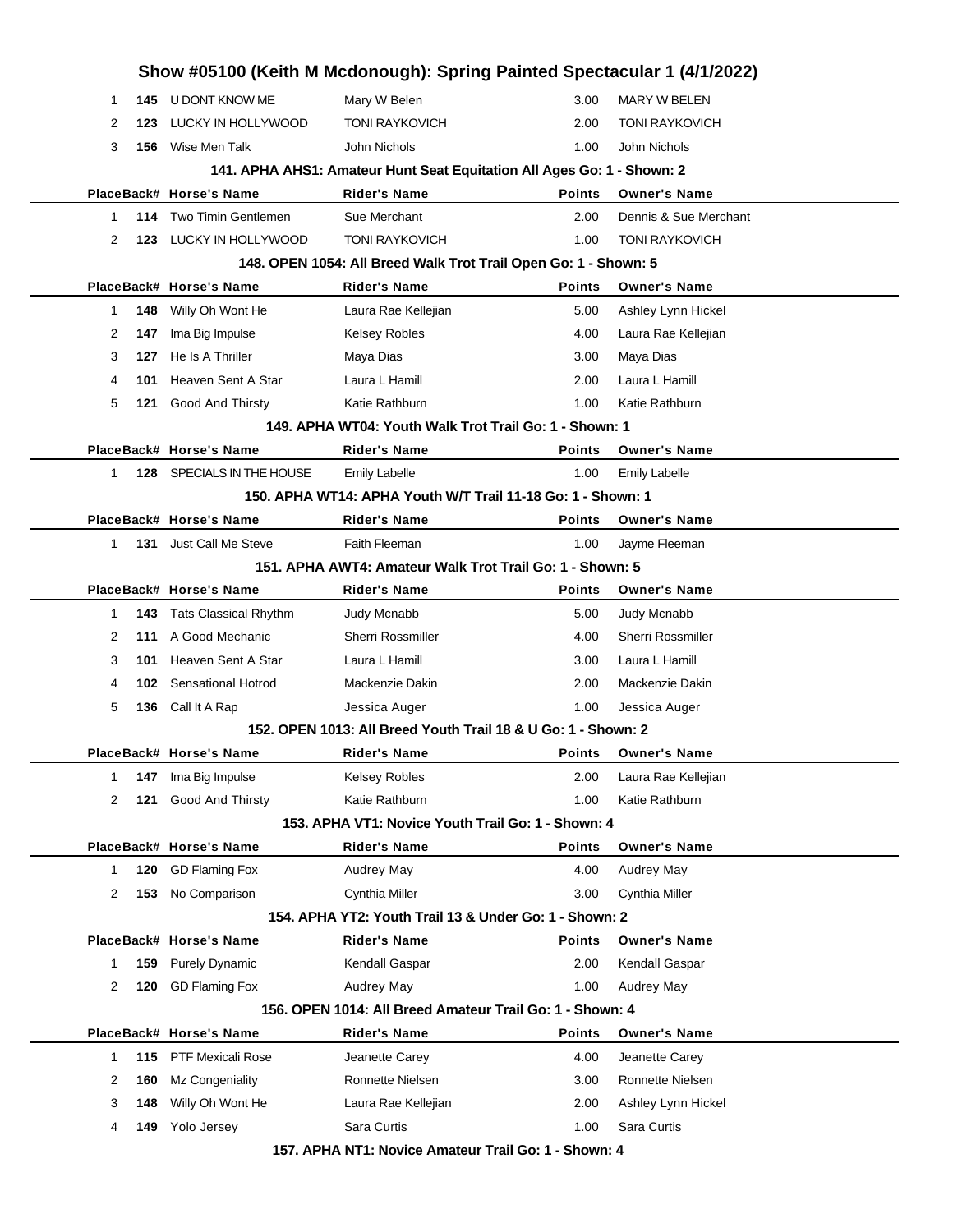|   |     |                              | Show #05100 (Keith M Mcdonough): Spring Painted Spectacular 1 (4/1/2022)  |               |                           |  |
|---|-----|------------------------------|---------------------------------------------------------------------------|---------------|---------------------------|--|
|   |     | PlaceBack# Horse's Name      | <b>Rider's Name</b>                                                       | <b>Points</b> | <b>Owner's Name</b>       |  |
| 1 | 156 | Wise Men Talk                | John Nichols                                                              | 4.00          | John Nichols              |  |
| 2 | 137 | Gotta Get Impulsive          | Gibson Reid                                                               | 3.00          | Gibson Reid               |  |
| 3 | 145 | U DONT KNOW ME               | Mary W Belen                                                              | 2.00          | MARY W BELEN              |  |
| 4 | 115 | <b>PTF Mexicali Rose</b>     | Jeanette Carey                                                            | 1.00          | Jeanette Carey            |  |
|   |     |                              | 158. APHA AT1: Amateur Trail All Ages Go: 1 - Shown: 8                    |               |                           |  |
|   |     | PlaceBack# Horse's Name      | <b>Rider's Name</b>                                                       | <b>Points</b> | <b>Owner's Name</b>       |  |
| 1 | 114 | <b>Two Timin Gentlemen</b>   | Sue Merchant                                                              | 6.00          | Dennis & Sue Merchant     |  |
| 2 | 124 | Who Sez                      | Barbara Messinger                                                         | 5.00          | <b>Barbara Messinger</b>  |  |
| 3 | 123 | LUCKY IN HOLLYWOOD           | <b>TONI RAYKOVICH</b>                                                     | 4.00          | <b>TONI RAYKOVICH</b>     |  |
| 4 | 112 | Hesa Good Ride               | Spencer R Chelwick                                                        | 3.00          | Randy Raykovich           |  |
| 5 | 164 | Goodnight Charlie            | Randy Raykovich                                                           | 2.00          | <b>Spencer Chelwick</b>   |  |
| 6 | 115 | <b>PTF Mexicali Rose</b>     | Jeanette Carey                                                            | 1.00          | Jeanette Carey            |  |
|   |     |                              | 160. OPEN 1015: All Breed Open Trail Go: 1 - Shown: 2                     |               |                           |  |
|   |     | PlaceBack# Horse's Name      | <b>Rider's Name</b>                                                       | <b>Points</b> | <b>Owner's Name</b>       |  |
| 1 | 171 | Get Your Shine On            | Danette Hartman                                                           | 2.00          | Marisa Brooke             |  |
|   |     |                              | 161. APHA GTR: Green Trail All Ages Go: 1 - Shown: 7                      |               |                           |  |
|   |     | PlaceBack# Horse's Name      | <b>Rider's Name</b>                                                       | <b>Points</b> | <b>Owner's Name</b>       |  |
| 1 | 174 | <b>Suddenly Perfect</b>      | <b>BOBBIE EMMONS</b>                                                      | 6.00          | <b>Christine Harrison</b> |  |
| 2 | 111 | A Good Mechanic              | Mark Gilmore                                                              | 5.00          | Sherri Rossmiller         |  |
| 3 | 143 | <b>Tats Classical Rhythm</b> | Judy Mcnabb                                                               | 4.00          | Judy Mcnabb               |  |
| 4 | 156 | Wise Men Talk                | <b>BOBBIE EMMONS</b>                                                      | 3.00          | John Nichols              |  |
| 5 | 101 | Heaven Sent A Star           | <b>WHITNEY NEVELS</b>                                                     | 2.00          | Laura L Hamill            |  |
| 6 | 105 | A Real Creation              | Anthony Wilson                                                            | 1.00          | Sheila Beckett            |  |
| 7 | 154 | <b>Istylin Baby Blues</b>    | Mark Gilmore                                                              | 0.00          | Destin Tonkin             |  |
|   |     |                              | 179. OPEN 1016: All Breed Walk Jog Western Pleasure Open Go: 1 - Shown: 9 |               |                           |  |
|   |     | PlaceBack# Horse's Name      | <b>Rider's Name</b>                                                       | <b>Points</b> | <b>Owner's Name</b>       |  |
| 1 | 168 | RR I Told You So             | Jennifer Ann Pasquetti                                                    | 6.00          | Jennifer Pasquetti        |  |
| 2 | 178 | Im Xcited To B Invited       | Alexis Miller                                                             | 5.00          | John Pasquetti            |  |
| 3 | 151 | Wait Up Willi                | Melissa Marden                                                            | 4.00          | Melissa Marden            |  |
| 4 | 163 | Queen Of Harts               | Jacqueline Landeene                                                       | 3.00          | Linda Judd                |  |
| 5 | 152 | <b>Hes Costin Dollars</b>    | Megan Motes                                                               | 2.00          | Dave Marden               |  |
| 6 | 121 | Good And Thirsty             | Katie Rathburn                                                            | 1.00          | Katie Rathburn            |  |
| 7 | 116 | Living A Double Life         | Michele Guerra                                                            | 0.00          | Michele Guerra            |  |
|   |     |                              | 180. APHA WT02: Youth Walk Trot Western Pleasure Go: 1 - Shown: 1         |               |                           |  |
|   |     | PlaceBack# Horse's Name      | <b>Rider's Name</b>                                                       | <b>Points</b> | <b>Owner's Name</b>       |  |
| 1 | 128 | SPECIALS IN THE HOUSE        | <b>Emily Labelle</b>                                                      | 1.00          | <b>Emily Labelle</b>      |  |
|   |     |                              | 181. APHA WT12: APHA W/T Western Pleasure 11-18 Go: 1 - Shown: 2          |               |                           |  |
|   |     | PlaceBack# Horse's Name      | <b>Rider's Name</b>                                                       | <b>Points</b> | <b>Owner's Name</b>       |  |
| 1 | 131 | Just Call Me Steve           | Faith Fleeman                                                             | 2.00          | Jayme Fleeman             |  |
| 2 | 116 | Living A Double Life         | <b>ASHLEY LIGHTFOOT</b>                                                   | 1.00          | Michele Guerra            |  |
|   |     |                              | 182. APHA AWT2: Amateur Walk Trot Western Pleasure Go: 1 - Shown: 10      |               |                           |  |
|   |     | PlaceBack# Horse's Name      | <b>Rider's Name</b>                                                       | <b>Points</b> | <b>Owner's Name</b>       |  |
| 1 | 111 | A Good Mechanic              | Sherri Rossmiller                                                         | 6.00          | Sherri Rossmiller         |  |
| 2 | 106 | Stylish Zippo                | Michelle R Davis                                                          | 5.00          | Michael R Davis           |  |
| 3 | 130 | Joe Walsh                    | Jayme Fleeman                                                             | 4.00          | Kacie Fleeman             |  |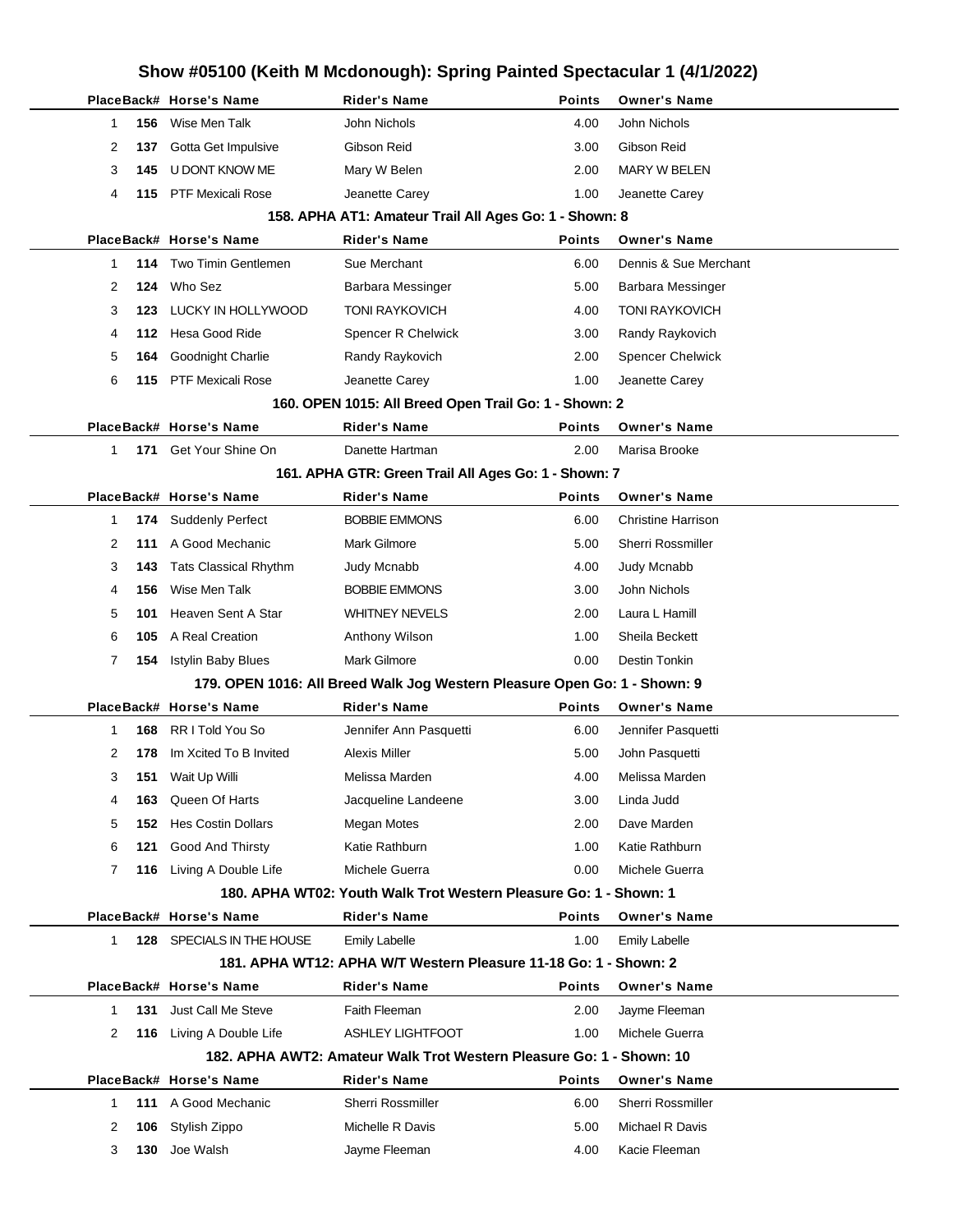|              |     |                              |                                                                        | Show #05100 (Keith M Mcdonough): Spring Painted Spectacular 1 (4/1/2022) |                       |
|--------------|-----|------------------------------|------------------------------------------------------------------------|--------------------------------------------------------------------------|-----------------------|
| 4            |     | 102 Sensational Hotrod       | Mackenzie Dakin                                                        | 3.00                                                                     | Mackenzie Dakin       |
| 5            | 143 | <b>Tats Classical Rhythm</b> | Judy Mcnabb                                                            | 2.00                                                                     | Judy Mcnabb           |
| 6            | 136 | Call It A Rap                | Jessica Auger                                                          | 1.00                                                                     | Jessica Auger         |
| 7            | 119 | A Moonlight Drive            | Brenda Boman                                                           | 0.00                                                                     | Brenda Boman          |
|              |     |                              | 183. OPEN 1017: All Breed Youth Western Pleasure 18&u Go: 1 - Shown: 2 |                                                                          |                       |
|              |     | PlaceBack# Horse's Name      | <b>Rider's Name</b>                                                    | Points                                                                   | <b>Owner's Name</b>   |
| 1            | 121 | Good And Thirsty             | Katie Rathburn                                                         | 2.00                                                                     | Katie Rathburn        |
| 2            | 147 | Ima Big Impulse              | <b>Kelsey Robles</b>                                                   | 1.00                                                                     | Laura Rae Kellejian   |
|              |     |                              | 184. APHA VWP1: Novice Youth Western Pleasure Go: 1 - Shown: 4         |                                                                          |                       |
|              |     | PlaceBack# Horse's Name      | <b>Rider's Name</b>                                                    | <b>Points</b>                                                            | <b>Owner's Name</b>   |
| $\mathbf{1}$ | 153 | No Comparison                | Cynthia Miller                                                         | 4.00                                                                     | Cynthia Miller        |
| 2            | 103 | Arap N Amaze N               | Aryha Carter                                                           | 3.00                                                                     | Aryha Carter          |
| 3            | 142 | Jacks A Lady Too             | April Gray                                                             | 2.00                                                                     | <b>April Gray</b>     |
| 4            | 120 | <b>GD Flaming Fox</b>        | Audrey May                                                             | 1.00                                                                     | <b>Audrey May</b>     |
|              |     |                              | 185, APHA YWP2: Youth Western Pleasure 13 & Under Go: 1 - Shown: 4     |                                                                          |                       |
|              |     | PlaceBack# Horse's Name      | <b>Rider's Name</b>                                                    | <b>Points</b>                                                            | <b>Owner's Name</b>   |
| $\mathbf{1}$ | 103 | Arap N Amaze N               | Aryha Carter                                                           | 4.00                                                                     | Aryha Carter          |
| 2            | 159 | <b>Purely Dynamic</b>        | Kendall Gaspar                                                         | 3.00                                                                     | Kendall Gaspar        |
| 3            | 142 | Jacks A Lady Too             | April Gray                                                             | 2.00                                                                     | April Gray            |
| 4            | 120 | <b>GD Flaming Fox</b>        | Audrey May                                                             | 1.00                                                                     | <b>Audrey May</b>     |
|              |     |                              | 187, OPEN 1018: All Breed Amateur Western Pleasure Go: 1 - Shown: 2    |                                                                          |                       |
|              |     | PlaceBack# Horse's Name      | <b>Rider's Name</b>                                                    | <b>Points</b>                                                            | <b>Owner's Name</b>   |
|              |     |                              |                                                                        |                                                                          |                       |
| 1            | 151 | Wait Up Willi                | Melissa Marden                                                         | 2.00                                                                     | Melissa Marden        |
| 2            | 126 | <b>CNC Under Cover Agent</b> | Patti Babish                                                           | 1.00                                                                     | Patti Babish          |
|              |     |                              | 188. APHA NWP1: Novice Amateur Western Pleasure Go: 1 - Shown: 7       |                                                                          |                       |
|              |     | PlaceBack# Horse's Name      | <b>Rider's Name</b>                                                    | <b>Points</b>                                                            | <b>Owner's Name</b>   |
| 1            | 130 | Joe Walsh                    | Kacie Fleeman                                                          | 6.00                                                                     | Kacie Fleeman         |
| 2            | 156 | Wise Men Talk                | John Nichols                                                           | 5.00                                                                     | John Nichols          |
| 3            | 105 | A Real Creation              | Sheila Beckett                                                         | 4.00                                                                     | Sheila Beckett        |
| 4            | 145 | U DONT KNOW ME               | Mary W Belen                                                           | 3.00                                                                     | MARY W BELEN          |
| 5            | 137 | Gotta Get Impulsive          | Gibson Reid                                                            | 2.00                                                                     | Gibson Reid           |
| 6            | 115 | <b>PTF Mexicali Rose</b>     | Jeanette Carey                                                         | 1.00                                                                     | Jeanette Carey        |
| 7            | 126 | <b>CNC Under Cover Agent</b> | Patti Babish                                                           | 0.00                                                                     | Patti Babish          |
|              |     |                              | 189. APHA AWP1: Amateur Western Pleasure All Ages Go: 1 - Shown: 5     |                                                                          |                       |
|              |     | PlaceBack# Horse's Name      | <b>Rider's Name</b>                                                    | <b>Points</b>                                                            | <b>Owner's Name</b>   |
| 1            |     | 112 Hesa Good Ride           | Spencer R Chelwick                                                     | 5.00                                                                     | Randy Raykovich       |
| 2            | 134 | Cowgirl Wannabe              | Sue Love                                                               | 4.00                                                                     | Sue Love              |
| 3            | 140 | Someone Like You             | Dakota King                                                            | 3.00                                                                     | Deneen King           |
| 4            | 114 | Two Timin Gentlemen          | Sue Merchant                                                           | 2.00                                                                     | Dennis & Sue Merchant |
| 5            |     | 115 PTF Mexicali Rose        | Jeanette Carey                                                         | 1.00                                                                     | Jeanette Carey        |
|              |     |                              | 191. OPEN 1019: All Breed Western Pleasure Open Go: 1 - Shown: 3       |                                                                          |                       |
|              |     | PlaceBack# Horse's Name      | <b>Rider's Name</b>                                                    | Points                                                                   | <b>Owner's Name</b>   |
| 1            | 168 | RR I Told You So             | Jacqueline Landeene                                                    | 3.00                                                                     | Jennifer Pasquetti    |
| 2            | 151 | Wait Up Willi                | Melissa Marden                                                         | 2.00                                                                     | Melissa Marden        |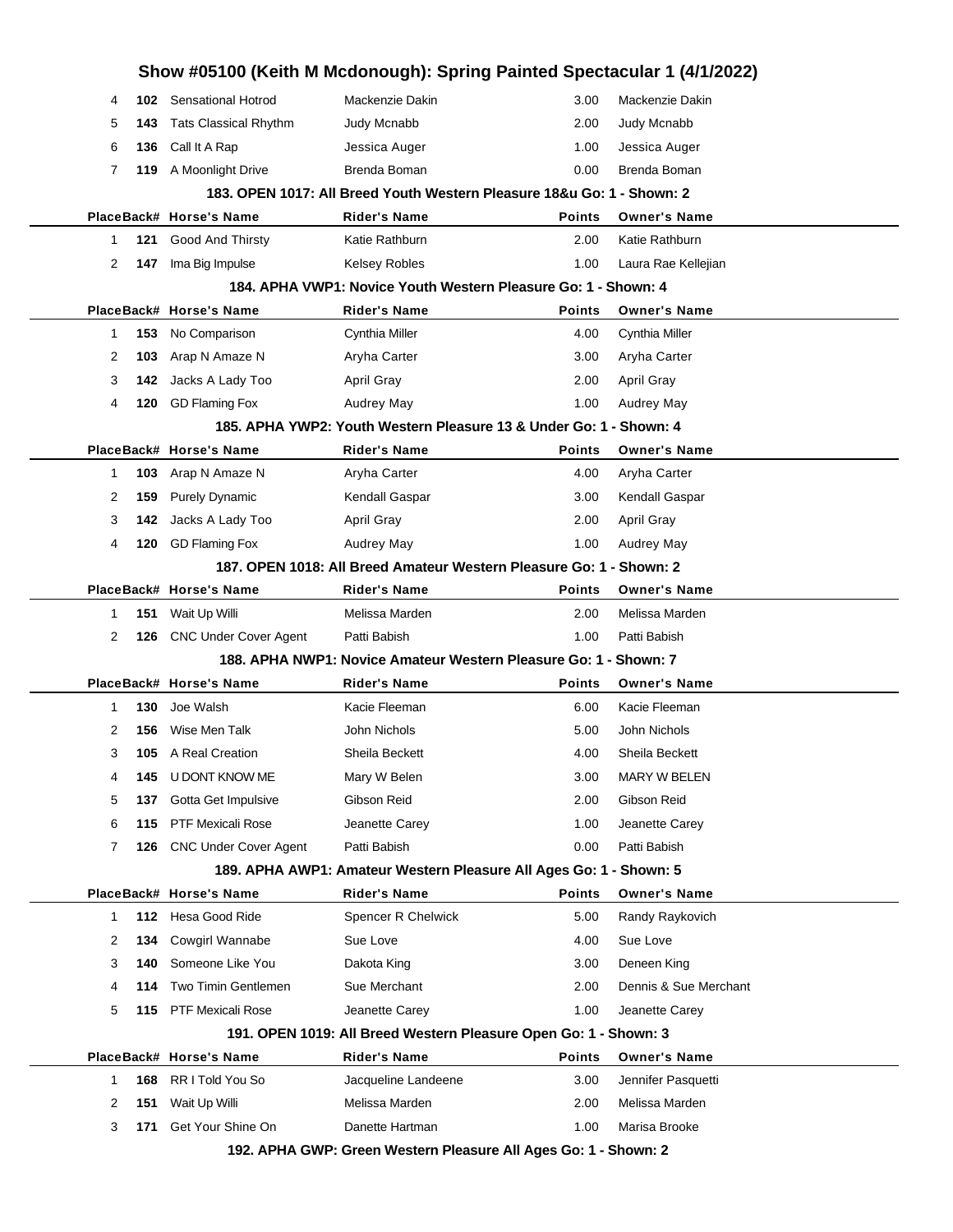|              |     |                                                      | Show #05100 (Keith M Mcdonough): Spring Painted Spectacular 1 (4/1/2022)                     |                       |                                             |  |
|--------------|-----|------------------------------------------------------|----------------------------------------------------------------------------------------------|-----------------------|---------------------------------------------|--|
|              |     | PlaceBack# Horse's Name                              | <b>Rider's Name</b>                                                                          | <b>Points</b>         | <b>Owner's Name</b>                         |  |
| 1            | 167 | Gotta Kiss The Girl                                  | Anthony Wilson                                                                               | 2.00                  | Victoria Molter                             |  |
| 2            | 173 | <b>Justified Sensation</b>                           | <b>BOBBIE EMMONS</b>                                                                         | 1.00                  | Simons Show Horses LLC                      |  |
|              |     |                                                      | 193. APHA WP2: Jr Western Pleasure Go: 1 - Shown: 2                                          |                       |                                             |  |
|              |     | PlaceBack# Horse's Name                              | <b>Rider's Name</b>                                                                          | <b>Points</b>         | <b>Owner's Name</b>                         |  |
| 1            | 167 | Gotta Kiss The Girl                                  | Anthony Wilson                                                                               | 2.00                  | Victoria Molter                             |  |
| 2            | 170 | Beyond The Best                                      | <b>BOBBIE EMMONS</b>                                                                         | 1.00                  | <b>Ashley Smith</b>                         |  |
|              |     |                                                      | 195. APHA WP3: Sr Western Pleasure Go: 1 - Shown: 7                                          |                       |                                             |  |
|              |     | PlaceBack# Horse's Name                              | <b>Rider's Name</b>                                                                          | <b>Points</b>         | <b>Owner's Name</b>                         |  |
| 1            | 150 | <b>Faith Is Certain</b>                              | Karen Qualls                                                                                 | 6.00                  | Shelley Lynn Tuma                           |  |
| 2            | 140 | Someone Like You                                     | Anthony Wilson                                                                               | 5.00                  | Deneen King                                 |  |
| 3            | 174 | <b>Suddenly Perfect</b>                              | <b>BOBBIE EMMONS</b>                                                                         | 4.00                  | <b>Christine Harrison</b>                   |  |
| 4            | 158 | <b>All Star Sensation</b>                            | Karen Qualls                                                                                 | 3.00                  | Wendy Hull                                  |  |
| 5            | 130 | Joe Walsh                                            | Kacie Fleeman                                                                                | 2.00                  | Kacie Fleeman                               |  |
| 6            | 119 | A Moonlight Drive                                    | Jando Guerra                                                                                 | 1.00                  | Brenda Boman                                |  |
| 7            | 114 | Two Timin Gentlemen                                  | Sue Merchant                                                                                 | 0.00                  | Dennis & Sue Merchant                       |  |
|              |     |                                                      | 196. OPEN 951: All Breed Western Horsemanship W/T Open Go: 1 - Shown: 3                      |                       |                                             |  |
|              |     | PlaceBack# Horse's Name                              | <b>Rider's Name</b>                                                                          | <b>Points</b>         | <b>Owner's Name</b>                         |  |
| 1            | 101 | Heaven Sent A Star                                   | Laura L Hamill                                                                               | 3.00                  | Laura L Hamill                              |  |
| 2            | 106 | Stylish Zippo                                        | Michelle R Davis                                                                             | 2.00                  | Michael R Davis                             |  |
| 3            | 121 | Good And Thirsty                                     | Katie Rathburn                                                                               | 1.00                  | Katie Rathburn                              |  |
|              |     |                                                      | 197. APHA WT03: Youth Walk Trot Western Horsemanship Go: 1 - Shown: 1                        |                       |                                             |  |
| 1            |     | PlaceBack# Horse's Name<br>128 SPECIALS IN THE HOUSE | <b>Rider's Name</b>                                                                          | <b>Points</b><br>1.00 | <b>Owner's Name</b><br><b>Emily Labelle</b> |  |
|              |     |                                                      | <b>Emily Labelle</b><br>198. APHA WT13: APHA W/T Western Horsemanship 11-18 Go: 1 - Shown: 1 |                       |                                             |  |
|              |     | PlaceBack# Horse's Name                              | <b>Rider's Name</b>                                                                          | <b>Points</b>         | <b>Owner's Name</b>                         |  |
| $\mathbf{1}$ |     | 131 Just Call Me Steve                               | Faith Fleeman                                                                                | 1.00                  | Jayme Fleeman                               |  |
|              |     |                                                      | 199. APHA AWT3: Amateur Walk Trot Western Horsemanship Go: 1 - Shown: 7                      |                       |                                             |  |
|              |     | PlaceBack# Horse's Name                              | <b>Rider's Name</b>                                                                          |                       | Points Owner's Name                         |  |
| 1            | 143 | <b>Tats Classical Rhythm</b>                         | Judy Mcnabb                                                                                  | 6.00                  | Judy Mcnabb                                 |  |
| 2            | 102 | Sensational Hotrod                                   | Mackenzie Dakin                                                                              | 5.00                  | Mackenzie Dakin                             |  |
| 3            | 106 | Stylish Zippo                                        | Michelle R Davis                                                                             | 4.00                  | Michael R Davis                             |  |
| 4            | 111 | A Good Mechanic                                      | Sherri Rossmiller                                                                            | 3.00                  | Sherri Rossmiller                           |  |
| 5            | 101 | Heaven Sent A Star                                   | Laura L Hamill                                                                               | 2.00                  | Laura L Hamill                              |  |
| 6            | 116 | Living A Double Life                                 | Michele Guerra                                                                               | 1.00                  | Michele Guerra                              |  |
| 7            | 119 | A Moonlight Drive                                    | Brenda Boman                                                                                 | 0.00                  | Brenda Boman                                |  |
|              |     |                                                      | 200. OPEN 1021: All Breed Youth Horsemanship 18 &u Go: 1 - Shown: 2                          |                       |                                             |  |
|              |     | PlaceBack# Horse's Name                              | <b>Rider's Name</b>                                                                          | <b>Points</b>         | <b>Owner's Name</b>                         |  |
| $\mathbf 1$  | 147 | Ima Big Impulse                                      | Kelsey Robles                                                                                | 2.00                  | Laura Rae Kellejian                         |  |
| 2            | 121 | Good And Thirsty                                     | Katie Rathburn                                                                               | 1.00                  | Katie Rathburn                              |  |
|              |     |                                                      | 201. APHA VH1: Novice Youth Western Horsemanship Go: 1 - Shown: 4                            |                       |                                             |  |
|              |     | PlaceBack# Horse's Name                              | <b>Rider's Name</b>                                                                          | Points                | <b>Owner's Name</b>                         |  |
| $\mathbf 1$  | 153 | No Comparison                                        | Cynthia Miller                                                                               | 4.00                  | Cynthia Miller                              |  |
| 2            | 142 | Jacks A Lady Too                                     | April Gray                                                                                   | 3.00                  | April Gray                                  |  |
| 3            | 103 | Arap N Amaze N                                       | Aryha Carter                                                                                 | 2.00                  | Aryha Carter                                |  |
| 4            | 120 | <b>GD Flaming Fox</b>                                | Audrey May                                                                                   | 1.00                  | <b>Audrey May</b>                           |  |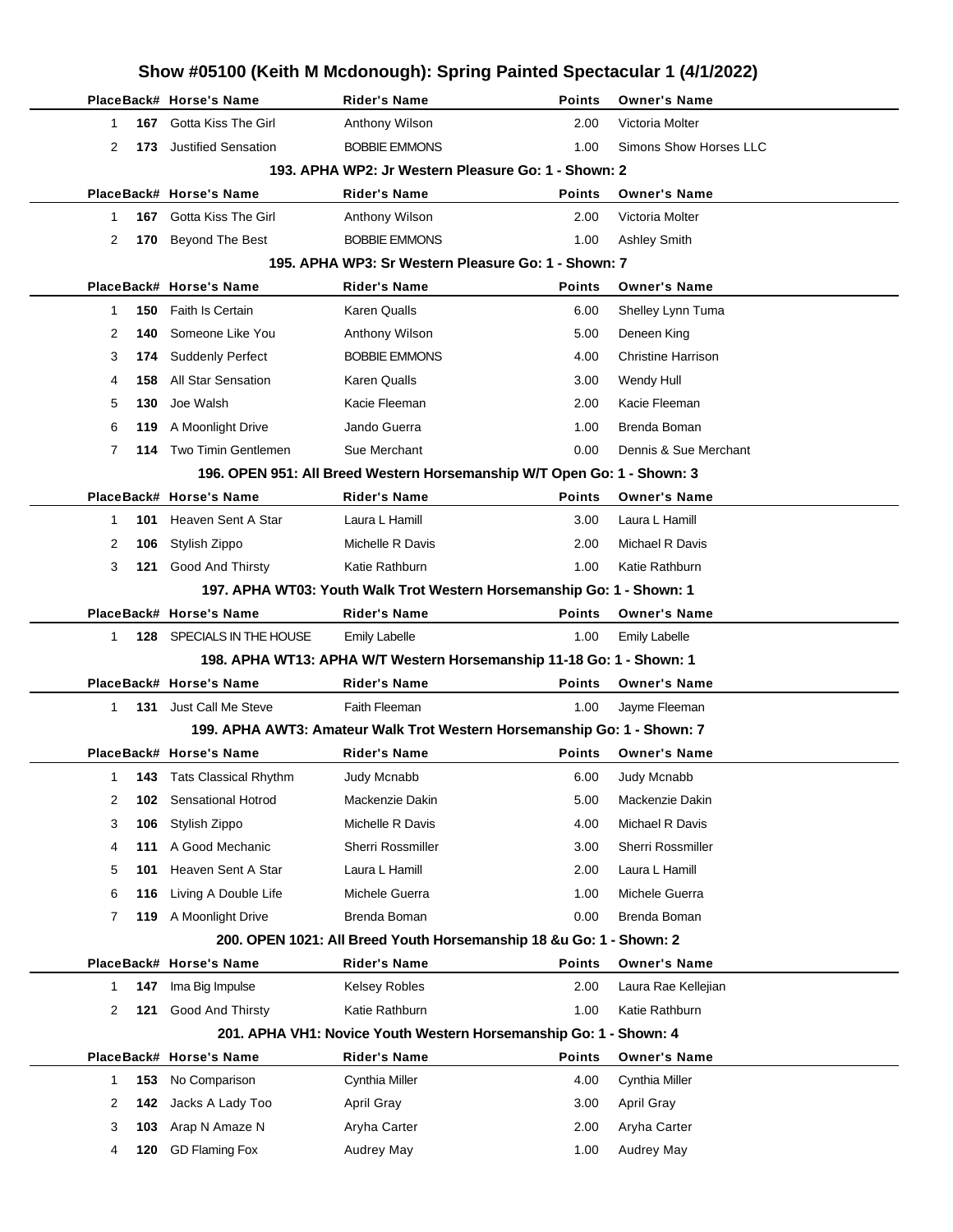## **Show #05100 (Keith M Mcdonough): Spring Painted Spectacular 1 (4/1/2022)**

#### **202. APHA YH2: Youth Western Horsemanship 13 & Under Go: 1 - Shown: 4**

|          | PlaceBack# Horse's Name     | Rider's Name                                                          | <b>Points</b> | <b>Owner's Name</b>     |
|----------|-----------------------------|-----------------------------------------------------------------------|---------------|-------------------------|
| 159<br>1 | <b>Purely Dynamic</b>       | Kendall Gaspar                                                        | 4.00          | Kendall Gaspar          |
| 2<br>103 | Arap N Amaze N              | Aryha Carter                                                          | 3.00          | Aryha Carter            |
| 3<br>142 | Jacks A Lady Too            | April Gray                                                            | 2.00          | April Gray              |
|          |                             | 204. OPEN 1089: All Breed Horsemanship Amateur Go: 1 - Shown: 4       |               |                         |
|          | PlaceBack# Horse's Name     | <b>Rider's Name</b>                                                   | <b>Points</b> | <b>Owner's Name</b>     |
| 1        | 112 Hesa Good Ride          | Spencer R Chelwick                                                    | 4.00          | Randy Raykovich         |
| 115<br>2 | <b>PTF Mexicali Rose</b>    | Jeanette Carey                                                        | 3.00          | Jeanette Carey          |
| 3<br>123 | LUCKY IN HOLLYWOOD          | <b>TONI RAYKOVICH</b>                                                 | 2.00          | <b>TONI RAYKOVICH</b>   |
| 4<br>164 | Goodnight Charlie           | Randy Raykovich                                                       | 1.00          | <b>Spencer Chelwick</b> |
|          |                             | 205. APHA NH1: Novice Amateur Western Horsemanship Go: 1 - Shown: 6   |               |                         |
|          | PlaceBack# Horse's Name     | <b>Rider's Name</b>                                                   | <b>Points</b> | <b>Owner's Name</b>     |
| 156<br>1 | Wise Men Talk               | John Nichols                                                          | 6.00          | John Nichols            |
| 2<br>115 | <b>PTF Mexicali Rose</b>    | Jeanette Carey                                                        | 5.00          | Jeanette Carey          |
| 3<br>123 | LUCKY IN HOLLYWOOD          | <b>TONI RAYKOVICH</b>                                                 | 4.00          | <b>TONI RAYKOVICH</b>   |
| 4<br>137 | Gotta Get Impulsive         | Gibson Reid                                                           | 3.00          | Gibson Reid             |
| 5<br>145 | U DONT KNOW ME              | Mary W Belen                                                          | 2.00          | MARY W BELEN            |
| 6<br>105 | A Real Creation             | Sheila Beckett                                                        | 1.00          | Sheila Beckett          |
|          |                             | 206. APHA AH1: Amateur Western Horsemanship All Ages Go: 1 - Shown: 7 |               |                         |
|          | PlaceBack# Horse's Name     | <b>Rider's Name</b>                                                   | <b>Points</b> | <b>Owner's Name</b>     |
| 1<br>114 | Two Timin Gentlemen         | Sue Merchant                                                          | 6.00          | Dennis & Sue Merchant   |
| 2        | 112 Hesa Good Ride          | Spencer R Chelwick                                                    | 5.00          | Randy Raykovich         |
| 3<br>117 | Arapped In Black            | <b>JERI-LOU BIGGS</b>                                                 | 4.00          | <b>JERI-LOU BIGGS</b>   |
| 4<br>123 | LUCKY IN HOLLYWOOD          | <b>TONI RAYKOVICH</b>                                                 | 3.00          | <b>TONI RAYKOVICH</b>   |
| 5<br>124 | Who Sez                     | Barbara Messinger                                                     | 2.00          | Barbara Messinger       |
| 6<br>164 | Goodnight Charlie           | Randy Raykovich                                                       | 1.00          | <b>Spencer Chelwick</b> |
|          |                             | 214. OPEN 1025: ALL BREED OPEN RANCH RIDING Go: 1 - Shown: 2          |               |                         |
|          | PlaceBack# Horse's Name     | Rider's Name                                                          | <b>Points</b> | <b>Owner's Name</b>     |
| 1        | 177 POPPIN BUBBLY           | Crysta Brown                                                          | 2.00          | Crysta Brown            |
| 2        | 165 Call Him Sensational    | Crysta Brown                                                          | 1.00          | Linda Taylor            |
|          |                             | 217. APHA RHP3: Senior Ranch Riding Go: 1 - Shown: 2                  |               |                         |
|          | PlaceBack# Horse's Name     | Rider's Name                                                          | Points        | <b>Owner's Name</b>     |
| 1<br>165 | <b>Call Him Sensational</b> | Crysta Brown                                                          | 2.00          | Linda Taylor            |
| 2<br>177 | POPPIN BUBBLY               | Crysta Brown                                                          | 1.00          | Crysta Brown            |
|          |                             | 224. APHA NWR1: Novice Amateur Western Riding Go: 1 - Shown: 3        |               |                         |
|          | PlaceBack# Horse's Name     | <b>Rider's Name</b>                                                   | <b>Points</b> | <b>Owner's Name</b>     |
| 164<br>1 | <b>Goodnight Charlie</b>    | Randy Raykovich                                                       | 3.00          | <b>Spencer Chelwick</b> |
| 2<br>156 | Wise Men Talk               | John Nichols                                                          | 2.00          | John Nichols            |
|          |                             | 225. APHA AWR1: Amateur Western Riding All Ages Go: 1 - Shown: 4      |               |                         |
|          | PlaceBack# Horse's Name     | <b>Rider's Name</b>                                                   | <b>Points</b> | <b>Owner's Name</b>     |
| 1        | 117 Arapped In Black        | <b>JERI-LOU BIGGS</b>                                                 | 4.00          | <b>JERI-LOU BIGGS</b>   |
| 2<br>123 | LUCKY IN HOLLYWOOD          | <b>TONI RAYKOVICH</b>                                                 | 3.00          | <b>TONI RAYKOVICH</b>   |
| 3        | 124 Who Sez                 | Barbara Messinger                                                     | 2.00          | Barbara Messinger       |
|          |                             | 228. APHA GWR: Green Western Riding All Ages Go: 1 - Shown: 1         |               |                         |
|          | PlaceBack# Horse's Name     | Rider's Name                                                          | <b>Points</b> | <b>Owner's Name</b>     |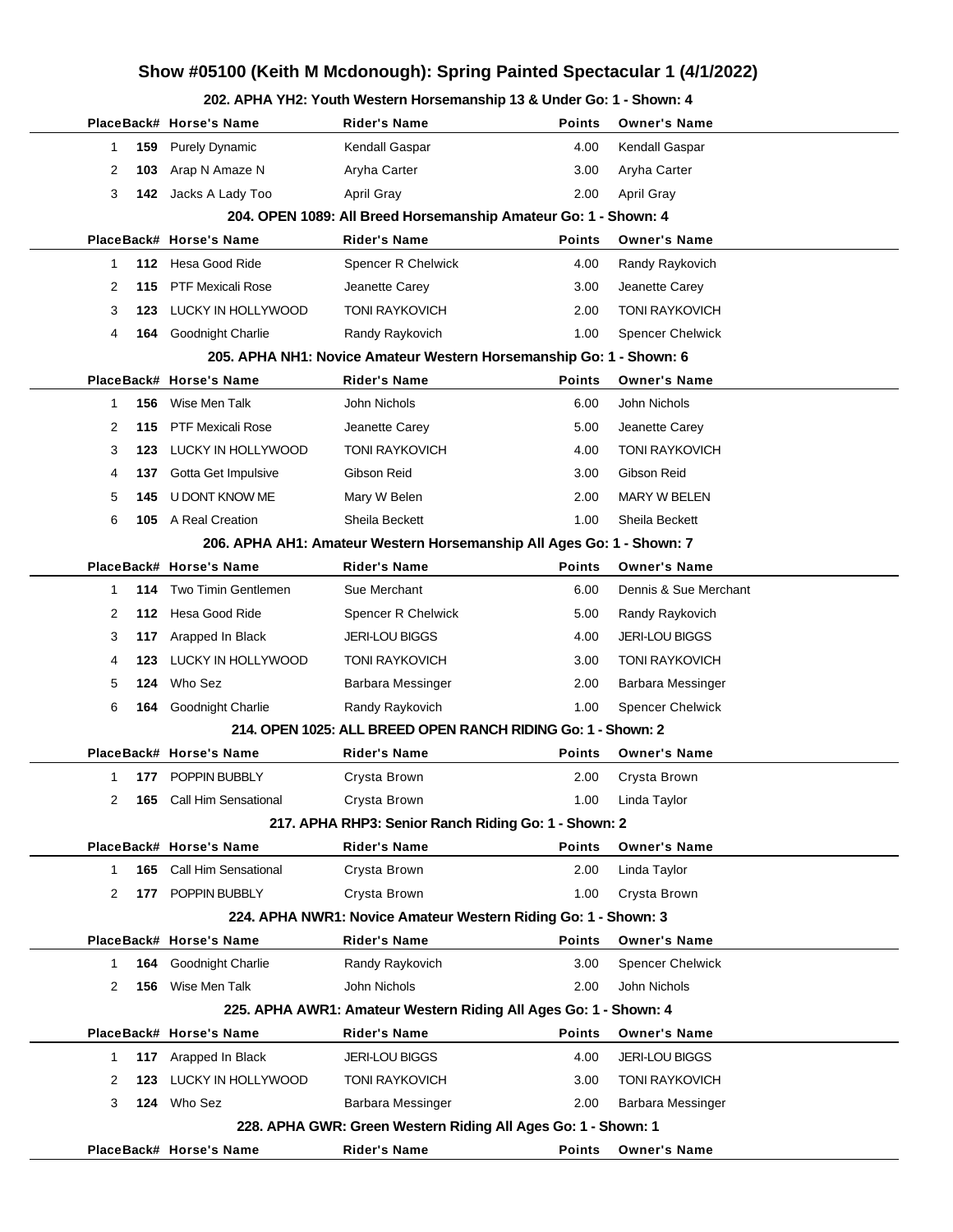# **Show #05100 (Keith M Mcdonough): Spring Painted Spectacular 1 (4/1/2022)**

| 0 | 150 | <b>Faith Is Certain</b>     | <b>Karen Qualls</b>                                            | 0.00          | Shelley Lynn Tuma       |
|---|-----|-----------------------------|----------------------------------------------------------------|---------------|-------------------------|
|   |     |                             | 231. APHA WR3: Sr Western Riding Go: 1 - Shown: 1              |               |                         |
|   |     | PlaceBack# Horse's Name     | <b>Rider's Name</b>                                            | <b>Points</b> | <b>Owner's Name</b>     |
| 0 | 117 | Arapped In Black            | <b>JERI-LOU BIGGS</b>                                          | 0.00          | <b>JERI-LOU BIGGS</b>   |
| 0 | 164 | Goodnight Charlie           | <b>Karen Qualls</b>                                            | 0.00          | <b>Spencer Chelwick</b> |
|   |     |                             | 1301. APHA BPH1: Hunter Under Saddle All Ages Go: 1 - Shown: 3 |               |                         |
|   |     | PlaceBack# Horse's Name     | <b>Rider's Name</b>                                            | <b>Points</b> | <b>Owner's Name</b>     |
| 1 |     | 110 Factor In The Blues     | Anthony Wilson                                                 | 3.00          | Cathleen Hernandez      |
| 2 | 138 | <b>Especially Fancy</b>     | Dakota King                                                    | 2.00          | Deneen King             |
| 3 | 133 | Hoos Reddy                  | Marianne Warland                                               | 1.00          | Marianne Warland        |
|   |     |                             | 1641. APHA TRL1: Trail All Ages Go: 1 - Shown: 12              |               |                         |
|   |     | PlaceBack# Horse's Name     | <b>Rider's Name</b>                                            | <b>Points</b> | <b>Owner's Name</b>     |
| 1 | 117 | Arapped In Black            | <b>JERI-LOU BIGGS</b>                                          | 6.00          | <b>JERI-LOU BIGGS</b>   |
| 2 | 164 | Goodnight Charlie           | Randy Raykovich                                                | 5.00          | <b>Spencer Chelwick</b> |
| 3 | 158 | All Star Sensation          | <b>Karen Qualls</b>                                            | 4.00          | Wendy Hull              |
| 4 | 114 | Two Timin Gentlemen         | <b>ASHLEY M MERCHANT</b>                                       | 3.00          | Dennis & Sue Merchant   |
| 5 | 150 | Faith Is Certain            | <b>Karen Qualls</b>                                            | 2.00          | Shelley Lynn Tuma       |
| 6 | 165 | <b>Call Him Sensational</b> | <b>Karen Qualls</b>                                            | 1.00          | Linda Taylor            |
| 7 | 175 | <b>GOOD WITH GUNS*</b>      | <b>BOBBIE EMMONS</b>                                           | 0.00          | Victoria Schuller       |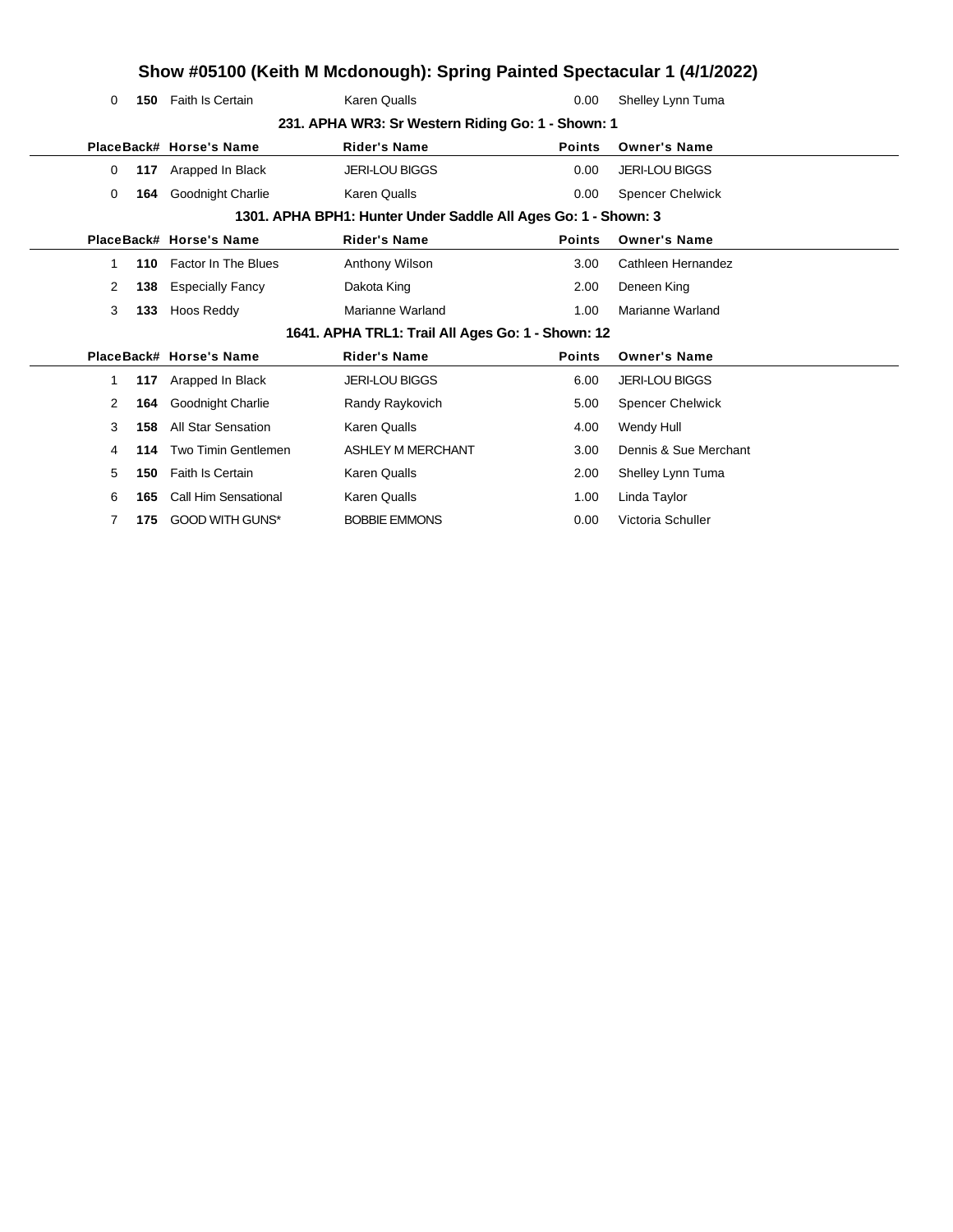## **Show #05101 (Mark Kuhlwein): Spring Painted Spectacular 1 (4/1/2022)**

**101. OPEN 22511: All Breed Showmanship W/T Youth Go: 1 - Shown: 1**

|              |     |                           | UI LIVELUI MI DICCU UNUWINGIISHIP WITTOUGH OU. I                    |               |                         |  |
|--------------|-----|---------------------------|---------------------------------------------------------------------|---------------|-------------------------|--|
|              |     | PlaceBack# Horse's Name   | <b>Rider's Name</b>                                                 | <b>Points</b> | <b>Owner's Name</b>     |  |
| $\mathbf{1}$ |     | 121 Good And Thirsty      | Katie Rathburn                                                      | 1.00          | Katie Rathburn          |  |
|              |     |                           | 102. OPEN 22611: All Breed Showmanship W/T Amateur Go: 1 - Shown: 1 |               |                         |  |
|              |     | PlaceBack# Horse's Name   | <b>Rider's Name</b>                                                 | <b>Points</b> | <b>Owner's Name</b>     |  |
| $\mathbf{1}$ |     | 106 Stylish Zippo         | Michelle R Davis                                                    | 1.00          | Michael R Davis         |  |
|              |     |                           | 103. APHA WT01: Youth Walk Trot Showmanship Go: 1 - Shown: 1        |               |                         |  |
|              |     | PlaceBack# Horse's Name   | <b>Rider's Name</b>                                                 | <b>Points</b> | <b>Owner's Name</b>     |  |
| $\mathbf{1}$ |     | 128 SPECIALS IN THE HOUSE | <b>Emily Labelle</b>                                                | 1.00          | <b>Emily Labelle</b>    |  |
|              |     |                           | 104. APHA WT11: APHA W/T Showmanship11-18 Go: 1 - Shown: 1          |               |                         |  |
|              |     | PlaceBack# Horse's Name   | <b>Rider's Name</b>                                                 | <b>Points</b> | <b>Owner's Name</b>     |  |
| 1            |     | 131 Just Call Me Steve    | Faith Fleeman                                                       | 1.00          | Jayme Fleeman           |  |
|              |     |                           | 105. APHA AWT1: Amateur Walk Trot Showmanship Go: 1 - Shown: 4      |               |                         |  |
|              |     | PlaceBack# Horse's Name   | <b>Rider's Name</b>                                                 | <b>Points</b> | <b>Owner's Name</b>     |  |
| 1            | 136 | Call It A Rap             | Jessica Auger                                                       | 4.00          | Jessica Auger           |  |
| 2            | 106 | Stylish Zippo             | Michelle R Davis                                                    | 3.00          | Michael R Davis         |  |
| 3            | 102 | Sensational Hotrod        | Mackenzie Dakin                                                     | 2.00          | Mackenzie Dakin         |  |
| 4            | 101 | Heaven Sent A Star        | Laura L Hamill                                                      | 1.00          | Laura L Hamill          |  |
|              |     |                           | 106. OPEN 1002: ALL BREED YOUTH SHOWMANSHIP 18&U Go: 1 - Shown: 2   |               |                         |  |
|              |     | PlaceBack# Horse's Name   | <b>Rider's Name</b>                                                 | <b>Points</b> | <b>Owner's Name</b>     |  |
| $\mathbf 1$  | 127 | He Is A Thriller          | Maya Dias                                                           | 2.00          | Maya Dias               |  |
| 2            | 121 | Good And Thirsty          | Katie Rathburn                                                      | 1.00          | Katie Rathburn          |  |
|              |     |                           | 107. OPEN 1003: ALL BREED SHOWMANSHIP AMATEUR Go: 1 - Shown: 4      |               |                         |  |
|              |     | PlaceBack# Horse's Name   | <b>Rider's Name</b>                                                 | <b>Points</b> | <b>Owner's Name</b>     |  |
| $\mathbf{1}$ | 112 | Hesa Good Ride            | Spencer R Chelwick                                                  | 4.00          | Randy Raykovich         |  |
| 2            | 164 | Goodnight Charlie         | Randy Raykovich                                                     | 3.00          | <b>Spencer Chelwick</b> |  |
| 3            | 106 | Stylish Zippo             | Michelle R Davis                                                    | 2.00          | Michael R Davis         |  |
| 4            | 155 | <b>Whata Sweet Asset</b>  | Amy McKinney                                                        | 1.00          | Amy McKinney            |  |
|              |     |                           | 108. APHA VSH1: Novice Youth Showmanship Go: 1 - Shown: 6           |               |                         |  |
|              |     | PlaceBack# Horse's Name   | <b>Rider's Name</b>                                                 | <b>Points</b> | <b>Owner's Name</b>     |  |
|              |     | 153 No Comparison         | Cynthia Miller                                                      | 6.00          | Cynthia Miller          |  |
| 2            | 103 | Arap N Amaze N            | Aryha Carter                                                        | 5.00          | Aryha Carter            |  |
| 3            | 142 | Jacks A Lady Too          | <b>April Gray</b>                                                   | 4.00          | April Gray              |  |
| 4            | 159 | <b>Purely Dynamic</b>     | Kendall Gaspar                                                      | 3.00          | Kendall Gaspar          |  |
| 5            | 120 | <b>GD Flaming Fox</b>     | Audrey May                                                          | 2.00          | Audrey May              |  |
| 6            | 125 | Chromed Out Krymsun       | Megan Motes                                                         | 1.00          | Megan Motes             |  |
|              |     |                           | 109. APHA YSH2: Youth Showmanship 13 & Under Go: 1 - Shown: 4       |               |                         |  |
|              |     | PlaceBack# Horse's Name   | <b>Rider's Name</b>                                                 | Points        | <b>Owner's Name</b>     |  |
| 1            | 120 | <b>GD Flaming Fox</b>     | Audrey May                                                          | 4.00          | Audrey May              |  |
| 2            | 159 | <b>Purely Dynamic</b>     | Kendall Gaspar                                                      | 3.00          | Kendall Gaspar          |  |
| 3            | 142 | Jacks A Lady Too          | <b>April Gray</b>                                                   | 2.00          | <b>April Gray</b>       |  |
| 4            | 103 | Arap N Amaze N            | Aryha Carter                                                        | 1.00          | Aryha Carter            |  |
|              |     |                           | 111. APHA NSH1: Novice Amateur Showmanship Go: 1 - Shown: 6         |               |                         |  |
|              |     | PlaceBack# Horse's Name   | <b>Rider's Name</b>                                                 | <b>Points</b> | <b>Owner's Name</b>     |  |
| 1            | 156 | Wise Men Talk             | John Nichols                                                        | 6.00          | John Nichols            |  |
| 2            | 155 | <b>Whata Sweet Asset</b>  | Amy McKinney                                                        | 5.00          | Amy McKinney            |  |
|              |     |                           |                                                                     |               |                         |  |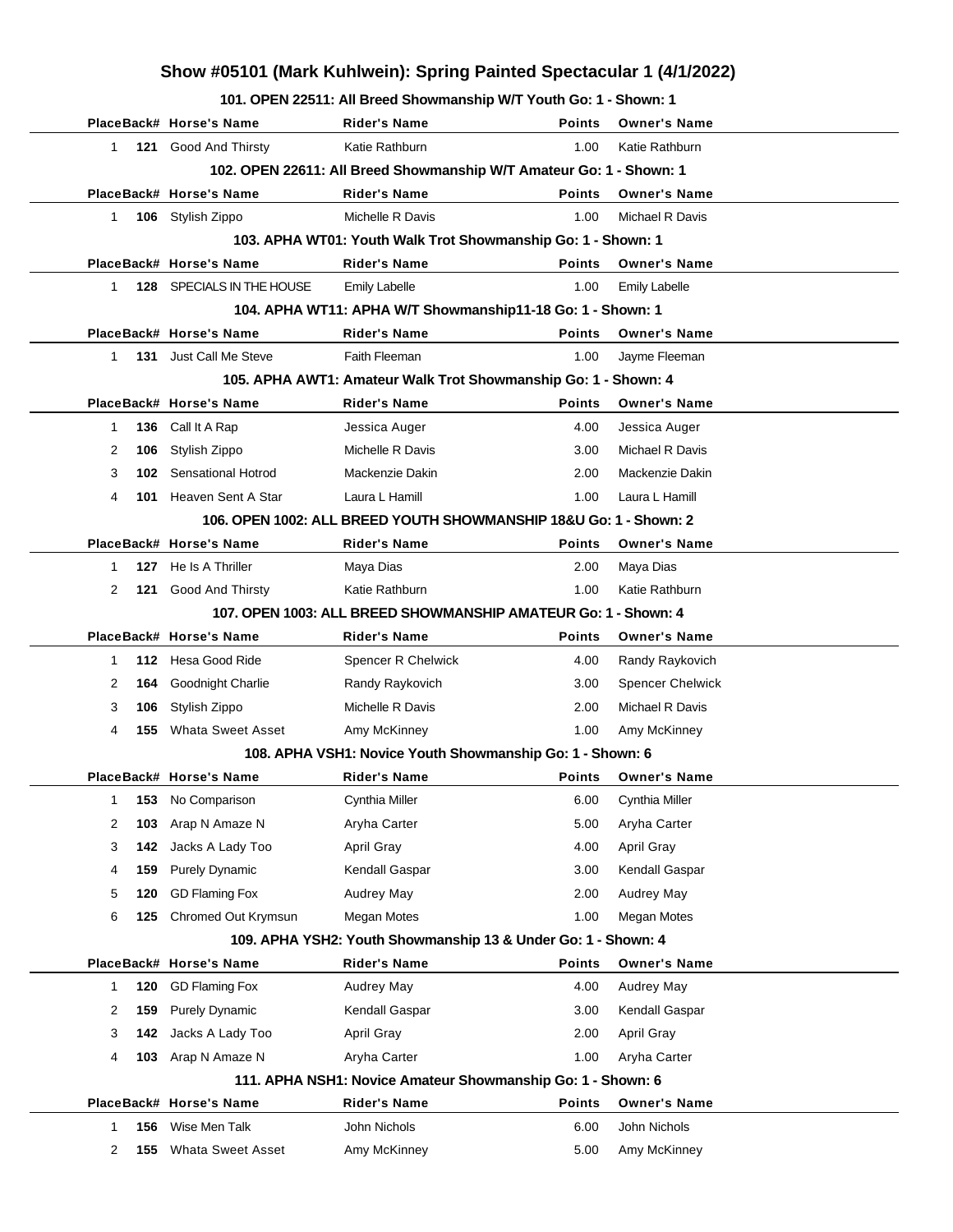|          |                             | Show #05101 (Mark Kuhlwein): Spring Painted Spectacular 1 (4/1/2022)          |               |                         |  |
|----------|-----------------------------|-------------------------------------------------------------------------------|---------------|-------------------------|--|
| 3<br>169 | <b>Mymandelivered Roses</b> | <b>Trish West</b>                                                             | 4.00          | <b>Trish West</b>       |  |
| 4<br>145 | U DONT KNOW ME              | Mary W Belen                                                                  | 3.00          | <b>MARY W BELEN</b>     |  |
| 5<br>106 | Stylish Zippo               | Michelle R Davis                                                              | 2.00          | Michael R Davis         |  |
| 6<br>137 | Gotta Get Impulsive         | Gibson Reid                                                                   | 1.00          | Gibson Reid             |  |
|          |                             | 112. APHA ASH1: Amateur Showmanship All Ages Go: 1 - Shown: 3                 |               |                         |  |
|          | PlaceBack# Horse's Name     | <b>Rider's Name</b>                                                           | <b>Points</b> | <b>Owner's Name</b>     |  |
| 1        | 112 Hesa Good Ride          | Spencer R Chelwick                                                            | 3.00          | Randy Raykovich         |  |
| 2<br>164 | Goodnight Charlie           | Randy Raykovich                                                               | 2.00          | <b>Spencer Chelwick</b> |  |
| 3<br>145 | U DONT KNOW ME              | Mary W Belen                                                                  | 1.00          | <b>MARY W BELEN</b>     |  |
|          |                             | 114. OPEN 1004: All Breed Walk Trot Hunter Under Saddle Open Go: 1 - Shown: 6 |               |                         |  |
|          | PlaceBack# Horse's Name     | <b>Rider's Name</b>                                                           | <b>Points</b> | <b>Owner's Name</b>     |  |
| 127<br>1 | He Is A Thriller            | Maya Dias                                                                     | 6.00          | Maya Dias               |  |
| 2<br>172 | Lazy In My Levis            | Kayla Larkin                                                                  | 5.00          | Kayla Larkin            |  |
| 3<br>118 | Pack N My Jacket            | <b>ASHLEY LIGHTFOOT</b>                                                       | 4.00          | <b>ASHLEY LIGHTFOOT</b> |  |
| 4<br>121 | <b>Good And Thirsty</b>     | Katie Rathburn                                                                | 3.00          | Katie Rathburn          |  |
| 5<br>168 | RR I Told You So            | Jennifer Ann Pasquetti                                                        | 2.00          | Jennifer Pasquetti      |  |
| 6<br>166 | Kool Krymsun Kandie         | Amanda Betzler                                                                | 1.00          | Amanda Betzler          |  |
|          |                             | 117. APHA AWT5: Amateur Walk Trot Hunter Under Saddle Go: 1 - Shown: 4        |               |                         |  |
|          | PlaceBack# Horse's Name     | <b>Rider's Name</b>                                                           | <b>Points</b> | <b>Owner's Name</b>     |  |
| 116<br>1 | Living A Double Life        | Michele Guerra                                                                | 4.00          | Michele Guerra          |  |
| 2<br>136 | Call It A Rap               | Jessica Auger                                                                 | 3.00          | Jessica Auger           |  |
| 3<br>102 | <b>Sensational Hotrod</b>   | Mackenzie Dakin                                                               | 2.00          | Mackenzie Dakin         |  |
| 4<br>110 | <b>Factor In The Blues</b>  | Cathleen Hernandez                                                            | 1.00          | Cathleen Hernandez      |  |
|          |                             | 118. OPEN 1005: ALL BREED YOUTH HUNTER UNDER SADDLE 18&u Go: 1 - Shown: 2     |               |                         |  |
|          | PlaceBack# Horse's Name     | <b>Rider's Name</b>                                                           | <b>Points</b> | <b>Owner's Name</b>     |  |
| 1<br>127 | He Is A Thriller            | Maya Dias                                                                     | 2.00          | Maya Dias               |  |
| 2<br>121 | <b>Good And Thirsty</b>     | Katie Rathburn                                                                | 1.00          | Katie Rathburn          |  |
|          |                             | 119. APHA VBH1: Novice Youth Hunter Under Saddle Go: 1 - Shown: 5             |               |                         |  |
|          | PlaceBack# Horse's Name     | <b>Rider's Name</b>                                                           | <b>Points</b> | <b>Owner's Name</b>     |  |
| 1<br>103 | Arap N Amaze N              | Aryha Carter                                                                  | 5.00          | Aryha Carter            |  |
| 2<br>153 | No Comparison               | Cynthia Miller                                                                | 4.00          | Cynthia Miller          |  |
| 3<br>125 | Chromed Out Krymsun         | Megan Motes                                                                   | 3.00          | Megan Motes             |  |
| 120<br>4 | <b>GD Flaming Fox</b>       | Audrey May                                                                    | 2.00          | Audrey May              |  |
| 5<br>142 | Jacks A Lady Too            | April Gray                                                                    | 1.00          | April Gray              |  |
|          |                             | 120. APHA YBH2: Youth Hunter Under Saddle 13 & Under Go: 1 - Shown: 4         |               |                         |  |
|          | PlaceBack# Horse's Name     | <b>Rider's Name</b>                                                           | <b>Points</b> | <b>Owner's Name</b>     |  |
| 1<br>103 | Arap N Amaze N              | Aryha Carter                                                                  | 4.00          | Aryha Carter            |  |
| 2<br>159 | <b>Purely Dynamic</b>       | Kendall Gaspar                                                                | 3.00          | Kendall Gaspar          |  |
| 3<br>142 | Jacks A Lady Too            | April Gray                                                                    | 2.00          | April Gray              |  |
| 4<br>120 | <b>GD Flaming Fox</b>       | Audrey May                                                                    | 1.00          | Audrey May              |  |
|          |                             | 122. OPEN 1006: ALL BREED AMATEUR HUNTER UNDER SADDLE Go: 1 - Shown: 3        |               |                         |  |
|          | PlaceBack# Horse's Name     | <b>Rider's Name</b>                                                           | <b>Points</b> | <b>Owner's Name</b>     |  |
| 172<br>1 | Lazy In My Levis            | Kayla Larkin                                                                  | 3.00          | Kayla Larkin            |  |
| 2<br>166 | Kool Krymsun Kandie         | Amanda Betzler                                                                | 2.00          | Amanda Betzler          |  |
| 3<br>168 | RR I Told You So            | Jennifer Ann Pasquetti                                                        | 1.00          | Jennifer Pasquetti      |  |
|          |                             | 123. APHA NBH1: Novice Amateur Hunter Under Saddle Go: 1 - Shown: 5           |               |                         |  |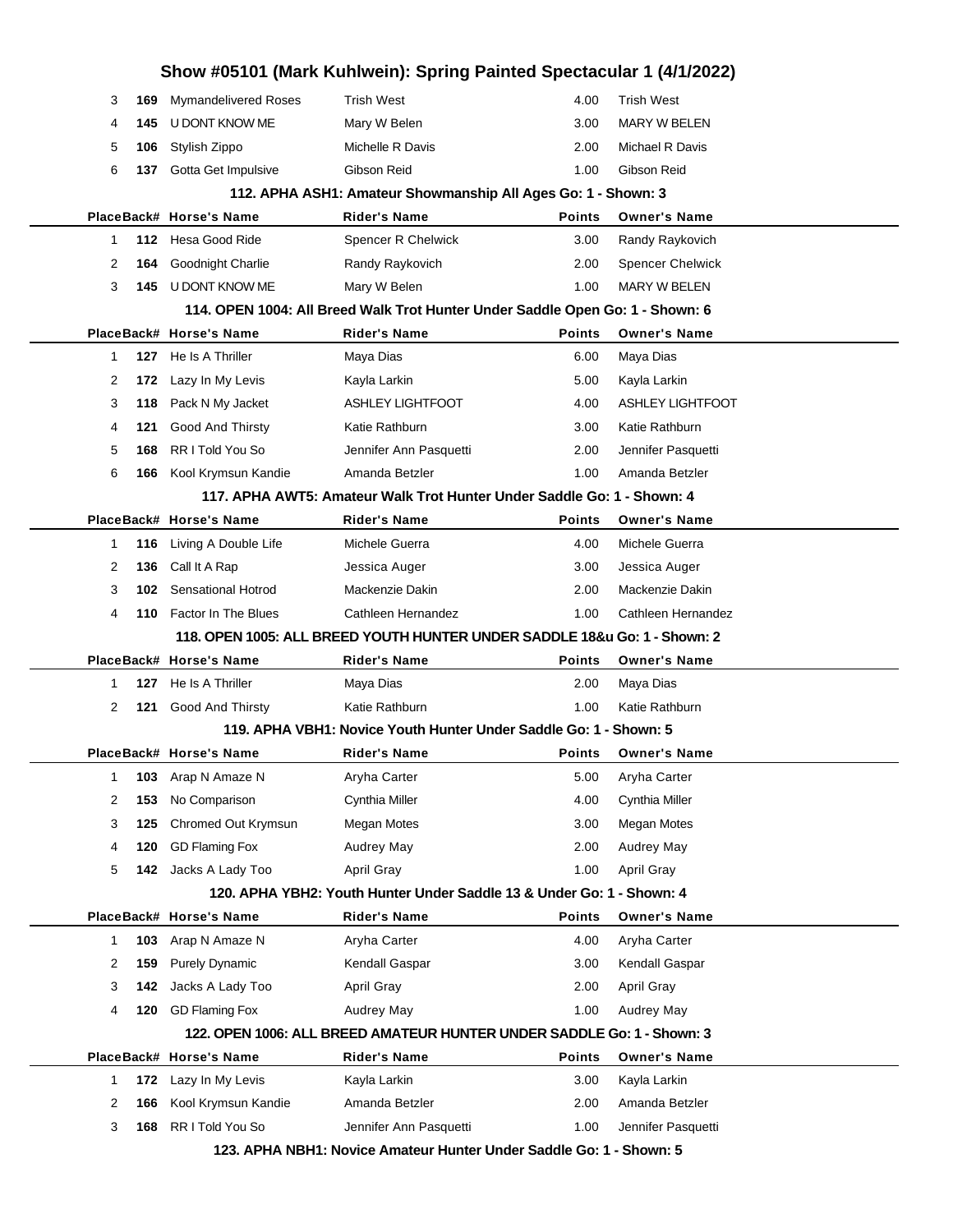|              |     | Show #05101 (Mark Kuhlwein): Spring Painted Spectacular 1 (4/1/2022) |                                                                         |               |                            |  |
|--------------|-----|----------------------------------------------------------------------|-------------------------------------------------------------------------|---------------|----------------------------|--|
|              |     | PlaceBack# Horse's Name                                              | <b>Rider's Name</b>                                                     | <b>Points</b> | <b>Owner's Name</b>        |  |
| $\mathbf{1}$ | 123 | LUCKY IN HOLLYWOOD                                                   | <b>TONI RAYKOVICH</b>                                                   | 5.00          | <b>TONI RAYKOVICH</b>      |  |
| 2            | 156 | Wise Men Talk                                                        | John Nichols                                                            | 4.00          | John Nichols               |  |
| 3            | 145 | U DONT KNOW ME                                                       | Mary W Belen                                                            | 3.00          | <b>MARY W BELEN</b>        |  |
| 4            | 138 | <b>Especially Fancy</b>                                              | Dakota King                                                             | 2.00          | Deneen King                |  |
|              |     |                                                                      | 124. APHA ABH1: Amateur Hunter Under Saddle Go: 1 - Shown: 2            |               |                            |  |
|              |     | PlaceBack# Horse's Name                                              | <b>Rider's Name</b>                                                     | <b>Points</b> | <b>Owner's Name</b>        |  |
| $\mathbf 1$  | 123 | LUCKY IN HOLLYWOOD                                                   | <b>TONI RAYKOVICH</b>                                                   | 2.00          | <b>TONI RAYKOVICH</b>      |  |
| 2            | 114 | Two Timin Gentlemen                                                  | Sue Merchant                                                            | 1.00          | Dennis & Sue Merchant      |  |
|              |     |                                                                      | 126. OPEN 1007: ALL BREED OPEN HUNTER UNDER SADDLE Go: 1 - Shown: 4     |               |                            |  |
|              |     | PlaceBack# Horse's Name                                              | <b>Rider's Name</b>                                                     | <b>Points</b> | <b>Owner's Name</b>        |  |
| $\mathbf{1}$ | 172 | Lazy In My Levis                                                     | Kayla Larkin                                                            | 4.00          | Kayla Larkin               |  |
| 2            | 127 | He Is A Thriller                                                     | Maya Dias                                                               | 3.00          | Maya Dias                  |  |
| 3            | 168 | RR I Told You So                                                     | Jacqueline Landeene                                                     | 2.00          | Jennifer Pasquetti         |  |
| 4            | 166 | Kool Krymsun Kandie                                                  | Amanda Betzler                                                          | 1.00          | Amanda Betzler             |  |
|              |     |                                                                      | 127. APHA GHU: Green Hunter Under Saddle All Ages Go: 1 - Shown: 3      |               |                            |  |
|              |     | PlaceBack# Horse's Name                                              | <b>Rider's Name</b>                                                     | <b>Points</b> | <b>Owner's Name</b>        |  |
| $\mathbf{1}$ | 144 | Its Bo Time                                                          | Meaghan Gilmore                                                         | 3.00          | Lisa Seccomb               |  |
| 2            | 110 | Factor In The Blues                                                  | Anthony Wilson                                                          | 2.00          | Cathleen Hernandez         |  |
| 3            | 113 | Im Ultra Fancy                                                       | Danette Hartman                                                         | 1.00          | Philip And Danette HARTMAN |  |
|              |     |                                                                      | 131. OPEN 957: All Breed Walk Trot Hunt Seat Eq Go: 1 - Shown: 2        |               |                            |  |
|              |     | PlaceBack# Horse's Name                                              | <b>Rider's Name</b>                                                     | <b>Points</b> | <b>Owner's Name</b>        |  |
| 1            | 127 | He Is A Thriller                                                     | Maya Dias                                                               | 2.00          | Maya Dias                  |  |
| 2            | 121 | Good And Thirsty                                                     | Katie Rathburn                                                          | 1.00          | Katie Rathburn             |  |
|              |     |                                                                      | 134. APHA AWT6: Amateur Walk Trot Hunt Seat Equitation Go: 1 - Shown: 2 |               |                            |  |
|              |     | PlaceBack# Horse's Name                                              | <b>Rider's Name</b>                                                     | <b>Points</b> | <b>Owner's Name</b>        |  |
| 1            | 102 | <b>Sensational Hotrod</b>                                            | Mackenzie Dakin                                                         | 2.00          | Mackenzie Dakin            |  |
| 2            | 136 | Call It A Rap                                                        | Jessica Auger                                                           | 1.00          | Jessica Auger              |  |
|              |     |                                                                      | 135. OPEN 11155: All Breed Youth Hunt Seat Eq Go: 1 - Shown: 2          |               |                            |  |
|              |     | PlaceBack# Horse's Name                                              | <b>Rider's Name</b>                                                     | <b>Points</b> | <b>Owner's Name</b>        |  |
| $\mathbf 1$  | 121 | Good And Thirsty                                                     | Katie Rathburn                                                          | 2.00          | Katie Rathburn             |  |
| 2            | 127 | He Is A Thriller                                                     | Maya Dias                                                               | 1.00          | Maya Dias                  |  |
|              |     |                                                                      | 136. APHA VEE1: Novice Youth Hunt Seat Equitation Go: 1 - Shown: 4      |               |                            |  |
|              |     | PlaceBack# Horse's Name                                              | <b>Rider's Name</b>                                                     | <b>Points</b> | <b>Owner's Name</b>        |  |
| $\mathbf{1}$ | 120 | <b>GD Flaming Fox</b>                                                | Audrey May                                                              | 4.00          | Audrey May                 |  |
| 2            | 153 | No Comparison                                                        | Cynthia Miller                                                          | 3.00          | Cynthia Miller             |  |
| 3            | 142 | Jacks A Lady Too                                                     | April Gray                                                              | 2.00          | <b>April Gray</b>          |  |
| 4            | 103 | Arap N Amaze N                                                       | Aryha Carter                                                            | 1.00          | Aryha Carter               |  |
|              |     |                                                                      | 137. APHA YEE2: Youth Hunt Seat Equitation 13 & Under Go: 1 - Shown: 4  |               |                            |  |
|              |     | PlaceBack# Horse's Name                                              | <b>Rider's Name</b>                                                     | <b>Points</b> | <b>Owner's Name</b>        |  |
| -1           | 159 | <b>Purely Dynamic</b>                                                | Kendall Gaspar                                                          | 4.00          | Kendall Gaspar             |  |
| 2            | 120 | <b>GD Flaming Fox</b>                                                | Audrey May                                                              | 3.00          | Audrey May                 |  |
| 3            | 142 | Jacks A Lady Too                                                     | April Gray                                                              | 2.00          | <b>April Gray</b>          |  |
| 4            | 103 | Arap N Amaze N                                                       | Aryha Carter                                                            | 1.00          | Aryha Carter               |  |
|              |     |                                                                      | 140. APHA NHS1: Novice Amateur Hunt Seat Equitation Go: 1 - Shown: 3    |               |                            |  |
|              |     | PlaceBack# Horse's Name                                              | <b>Rider's Name</b>                                                     | <b>Points</b> | <b>Owner's Name</b>        |  |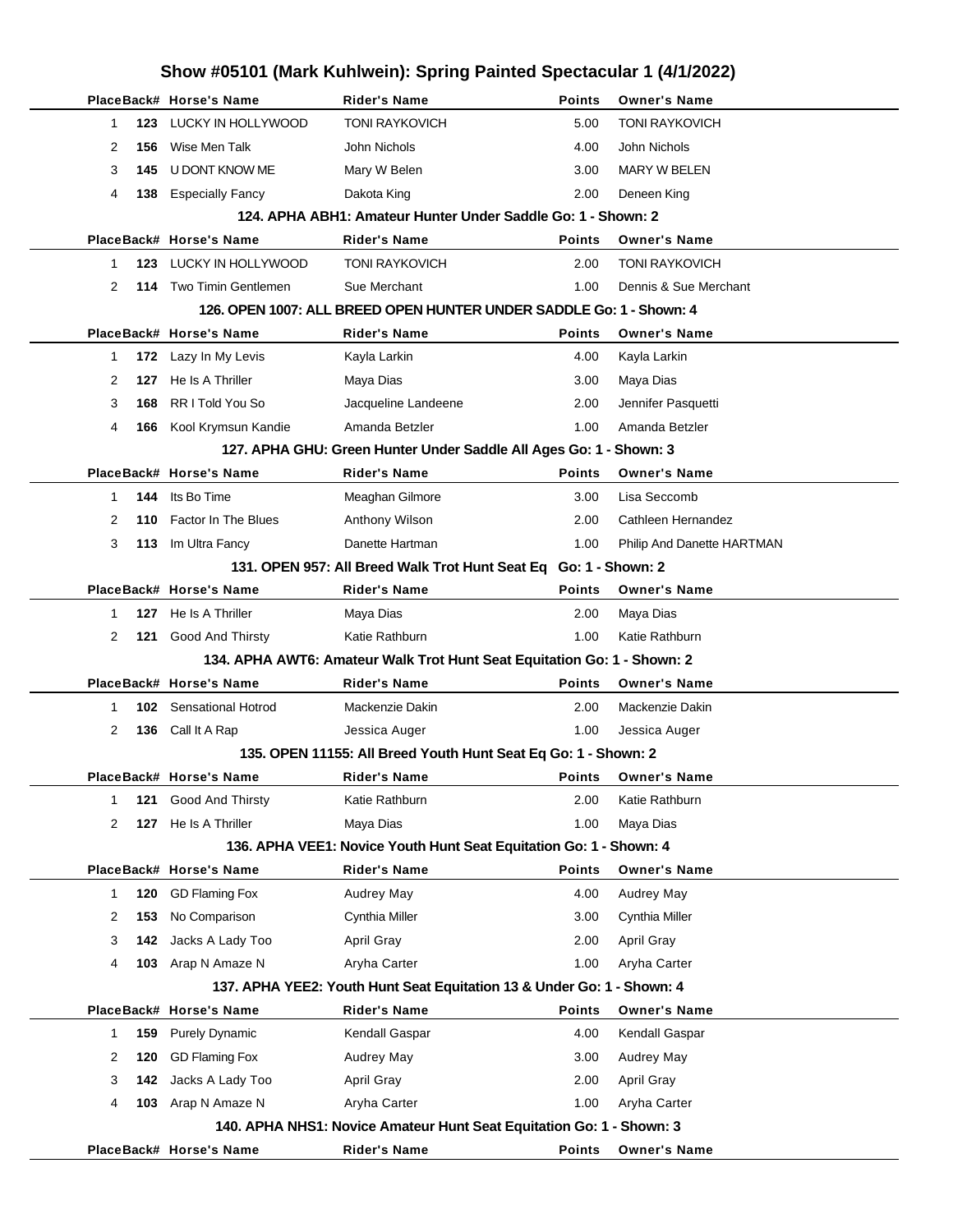|                     |                               | Show #05101 (Mark Kuhlwein): Spring Painted Spectacular 1 (4/1/2022)   |               |                         |
|---------------------|-------------------------------|------------------------------------------------------------------------|---------------|-------------------------|
| -1                  | U DONT KNOW ME<br>145         | Mary W Belen                                                           | 3.00          | <b>MARY W BELEN</b>     |
| 2<br>123            | LUCKY IN HOLLYWOOD            | <b>TONI RAYKOVICH</b>                                                  | 2.00          | <b>TONI RAYKOVICH</b>   |
| 3<br>156            | Wise Men Talk                 | John Nichols                                                           | 1.00          | John Nichols            |
|                     |                               | 141. APHA AHS1: Amateur Hunt Seat Equitation All Ages Go: 1 - Shown: 2 |               |                         |
|                     | PlaceBack# Horse's Name       | <b>Rider's Name</b>                                                    | <b>Points</b> | <b>Owner's Name</b>     |
| 114<br>1            | <b>Two Timin Gentlemen</b>    | Sue Merchant                                                           | 2.00          | Dennis & Sue Merchant   |
| 2<br>123            | LUCKY IN HOLLYWOOD            | <b>TONI RAYKOVICH</b>                                                  | 1.00          | <b>TONI RAYKOVICH</b>   |
|                     |                               | 148. OPEN 1054: All Breed Walk Trot Trail Open Go: 1 - Shown: 5        |               |                         |
|                     | PlaceBack# Horse's Name       | <b>Rider's Name</b>                                                    | <b>Points</b> | <b>Owner's Name</b>     |
| 148<br>1            | Willy Oh Wont He              | Laura Rae Kellejian                                                    | 5.00          | Ashley Lynn Hickel      |
| 2<br>127            | He Is A Thriller              | Maya Dias                                                              | 4.00          | Maya Dias               |
| 3<br>147            | Ima Big Impulse               | Kelsey Robles                                                          | 3.00          | Laura Rae Kellejian     |
| 4<br>121            | Good And Thirsty              | Katie Rathburn                                                         | 2.00          | Katie Rathburn          |
|                     |                               | 149. APHA WT04: Youth Walk Trot Trail Go: 1 - Shown: 1                 |               |                         |
|                     | PlaceBack# Horse's Name       | <b>Rider's Name</b>                                                    | <b>Points</b> | <b>Owner's Name</b>     |
| $\mathbf 1$         | 128 SPECIALS IN THE HOUSE     | <b>Emily Labelle</b>                                                   | 1.00          | <b>Emily Labelle</b>    |
|                     |                               | 150. APHA WT14: APHA Youth W/T Trail 11-18 Go: 1 - Shown: 1            |               |                         |
|                     | PlaceBack# Horse's Name       | <b>Rider's Name</b>                                                    | <b>Points</b> | <b>Owner's Name</b>     |
| $\mathbf{1}$        | <b>131</b> Just Call Me Steve | <b>Faith Fleeman</b>                                                   | 1.00          | Jayme Fleeman           |
|                     |                               | 151. APHA AWT4: Amateur Walk Trot Trail Go: 1 - Shown: 5               |               |                         |
|                     | PlaceBack# Horse's Name       | <b>Rider's Name</b>                                                    | <b>Points</b> | <b>Owner's Name</b>     |
| 1<br>143            | <b>Tats Classical Rhythm</b>  | <b>Judy Mcnabb</b>                                                     | 5.00          | Judy Mcnabb             |
| 2<br>102            | <b>Sensational Hotrod</b>     | Mackenzie Dakin                                                        | 4.00          | Mackenzie Dakin         |
| 3<br>101            | Heaven Sent A Star            | Laura L Hamill                                                         | 3.00          | Laura L Hamill          |
| 4                   | 111 A Good Mechanic           | <b>Sherri Rossmiller</b>                                               | 2.00          | Sherri Rossmiller       |
|                     |                               | 152, OPEN 1013: All Breed Youth Trail 18 & U Go: 1 - Shown: 2          |               |                         |
|                     | PlaceBack# Horse's Name       | <b>Rider's Name</b>                                                    | <b>Points</b> | <b>Owner's Name</b>     |
| 1<br>147            | Ima Big Impulse               | Kelsey Robles                                                          | 2.00          | Laura Rae Kellejian     |
| 2                   | Good And Thirsty<br>121       | Katie Rathburn                                                         | 1.00          | Katie Rathburn          |
|                     |                               | 153. APHA VT1: Novice Youth Trail Go: 1 - Shown: 4                     |               |                         |
|                     | PlaceBack# Horse's Name       | <b>Rider's Name</b>                                                    | <b>Points</b> | <b>Owner's Name</b>     |
| $\mathbf{1}$<br>120 | <b>GD Flaming Fox</b>         | Audrey May                                                             | 4.00          | Audrey May              |
| 2<br>103            | Arap N Amaze N                | Aryha Carter                                                           | 3.00          | Aryha Carter            |
|                     |                               | 154. APHA YT2: Youth Trail 13 & Under Go: 1 - Shown: 2                 |               |                         |
|                     | PlaceBack# Horse's Name       | <b>Rider's Name</b>                                                    | <b>Points</b> | <b>Owner's Name</b>     |
| $\mathbf{1}$<br>159 | <b>Purely Dynamic</b>         | Kendall Gaspar                                                         | 2.00          | Kendall Gaspar          |
| 2<br>120            | <b>GD Flaming Fox</b>         | Audrey May                                                             | 1.00          | Audrey May              |
|                     |                               | 156, OPEN 1014: All Breed Amateur Trail Go: 1 - Shown: 4               |               |                         |
|                     | PlaceBack# Horse's Name       | <b>Rider's Name</b>                                                    | <b>Points</b> | <b>Owner's Name</b>     |
| $\mathbf{1}$<br>160 | Mz Congeniality               | Ronnette Nielsen                                                       | 4.00          | <b>Ronnette Nielsen</b> |
| 2<br>148            | Willy Oh Wont He              | Laura Rae Kellejian                                                    | 3.00          | Ashley Lynn Hickel      |
| 3<br>115            | <b>PTF Mexicali Rose</b>      | Jeanette Carey                                                         | 2.00          | Jeanette Carey          |
| 4<br>149            | Yolo Jersey                   | Sara Curtis                                                            | 1.00          | Sara Curtis             |
|                     |                               | 157. APHA NT1: Novice Amateur Trail Go: 1 - Shown: 4                   |               |                         |
|                     |                               |                                                                        |               |                         |
|                     | PlaceBack# Horse's Name       | <b>Rider's Name</b>                                                    | <b>Points</b> | <b>Owner's Name</b>     |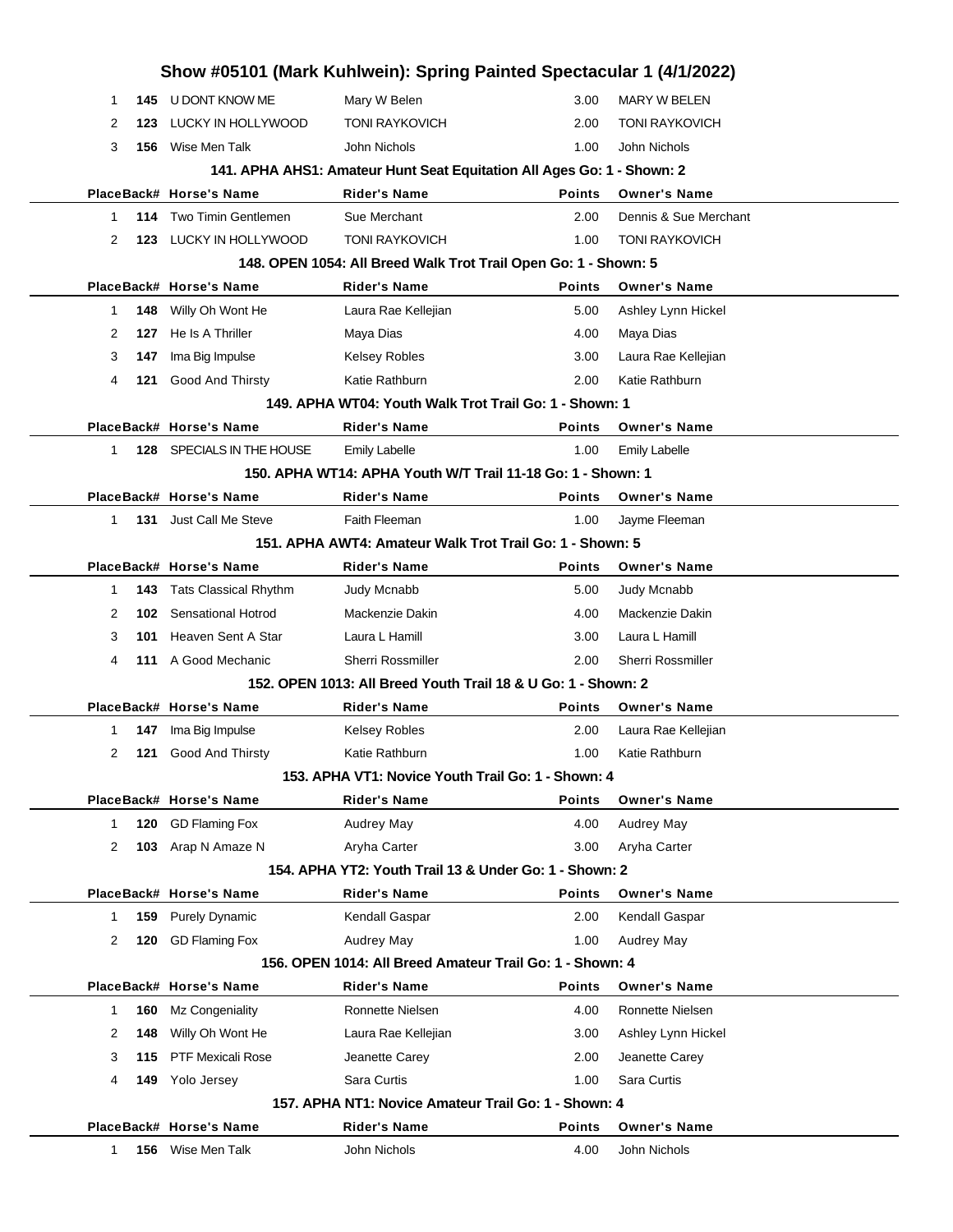|              |     |                              | Show #05101 (Mark Kuhlwein): Spring Painted Spectacular 1 (4/1/2022)      |               |                           |  |
|--------------|-----|------------------------------|---------------------------------------------------------------------------|---------------|---------------------------|--|
| 2            | 137 | Gotta Get Impulsive          | Gibson Reid                                                               | 3.00          | Gibson Reid               |  |
| 3            | 145 | U DONT KNOW ME               | Mary W Belen                                                              | 2.00          | MARY W BELEN              |  |
| 4            |     | 115 PTF Mexicali Rose        | Jeanette Carey                                                            | 1.00          | Jeanette Carey            |  |
|              |     |                              | 158. APHA AT1: Amateur Trail All Ages Go: 1 - Shown: 8                    |               |                           |  |
|              |     | PlaceBack# Horse's Name      | Rider's Name                                                              | Points        | <b>Owner's Name</b>       |  |
| 1            | 114 | Two Timin Gentlemen          | Sue Merchant                                                              | 6.00          | Dennis & Sue Merchant     |  |
| 2            | 124 | Who Sez                      | Barbara Messinger                                                         | 5.00          | Barbara Messinger         |  |
| 3            | 164 | Goodnight Charlie            | Randy Raykovich                                                           | 4.00          | <b>Spencer Chelwick</b>   |  |
| 4            | 123 | LUCKY IN HOLLYWOOD           | <b>TONI RAYKOVICH</b>                                                     | 3.00          | <b>TONI RAYKOVICH</b>     |  |
| 5            | 115 | <b>PTF Mexicali Rose</b>     | Jeanette Carey                                                            | 2.00          | Jeanette Carey            |  |
| 6            |     | 112 Hesa Good Ride           | Spencer R Chelwick                                                        | 1.00          | Randy Raykovich           |  |
|              |     |                              | 160. OPEN 1015: All Breed Open Trail Go: 1 - Shown: 2                     |               |                           |  |
|              |     | PlaceBack# Horse's Name      | Rider's Name                                                              | Points        | <b>Owner's Name</b>       |  |
| $\mathbf{1}$ | 171 | Get Your Shine On            | Danette Hartman                                                           | 2.00          | Marisa Brooke             |  |
|              |     |                              | 161. APHA GTR: Green Trail All Ages Go: 1 - Shown: 7                      |               |                           |  |
|              |     | PlaceBack# Horse's Name      | Rider's Name                                                              | Points        | <b>Owner's Name</b>       |  |
| 1            | 111 | A Good Mechanic              | Mark Gilmore                                                              | 6.00          | Sherri Rossmiller         |  |
| 2            | 156 | Wise Men Talk                | <b>BOBBIE EMMONS</b>                                                      | 5.00          | John Nichols              |  |
| 3            | 174 | <b>Suddenly Perfect</b>      | <b>BOBBIE EMMONS</b>                                                      | 4.00          | <b>Christine Harrison</b> |  |
| 4            | 101 | Heaven Sent A Star           | <b>WHITNEY NEVELS</b>                                                     | 3.00          | Laura L Hamill            |  |
| 5            | 143 | <b>Tats Classical Rhythm</b> | Judy Mcnabb                                                               | 2.00          | Judy Mcnabb               |  |
| 6            | 105 | A Real Creation              | Anthony Wilson                                                            | 1.00          | Sheila Beckett            |  |
| 7            | 154 | <b>Istylin Baby Blues</b>    | Mark Gilmore                                                              | 0.00          | Destin Tonkin             |  |
|              |     |                              | 179. OPEN 1016: All Breed Walk Jog Western Pleasure Open Go: 1 - Shown: 9 |               |                           |  |
|              |     | PlaceBack# Horse's Name      | Rider's Name                                                              | Points        | <b>Owner's Name</b>       |  |
| 1            | 168 | RR I Told You So             | Jennifer Ann Pasquetti                                                    | 6.00          | Jennifer Pasquetti        |  |
| 2            | 151 | Wait Up Willi                | Melissa Marden                                                            | 5.00          | Melissa Marden            |  |
| 3            | 178 | Im Xcited To B Invited       | <b>Alexis Miller</b>                                                      | 4.00          | John Pasquetti            |  |
| 4            | 163 | Queen Of Harts               | Jacqueline Landeene                                                       | 3.00          | Linda Judd                |  |
| 5            | 121 | <b>Good And Thirsty</b>      | Katie Rathburn                                                            | 2.00          | Katie Rathburn            |  |
| 6            | 152 | <b>Hes Costin Dollars</b>    | Megan Motes                                                               | 1.00          | Dave Marden               |  |
| 7            | 101 | Heaven Sent A Star           | Laura L Hamill                                                            | 0.00          | Laura L Hamill            |  |
|              |     |                              | 180. APHA WT02: Youth Walk Trot Western Pleasure Go: 1 - Shown: 1         |               |                           |  |
|              |     | PlaceBack# Horse's Name      | <b>Rider's Name</b>                                                       | <b>Points</b> | <b>Owner's Name</b>       |  |
| $\mathbf 1$  |     | 128 SPECIALS IN THE HOUSE    | <b>Emily Labelle</b>                                                      | 1.00          | <b>Emily Labelle</b>      |  |
|              |     |                              | 181. APHA WT12: APHA W/T Western Pleasure 11-18 Go: 1 - Shown: 2          |               |                           |  |
|              |     | PlaceBack# Horse's Name      | <b>Rider's Name</b>                                                       | Points        | <b>Owner's Name</b>       |  |
| 1            | 116 | Living A Double Life         | <b>ASHLEY LIGHTFOOT</b>                                                   | 2.00          | Michele Guerra            |  |
| 2            | 131 | Just Call Me Steve           | Faith Fleeman                                                             | 1.00          | Jayme Fleeman             |  |
|              |     |                              | 182. APHA AWT2: Amateur Walk Trot Western Pleasure Go: 1 - Shown: 10      |               |                           |  |
|              |     | PlaceBack# Horse's Name      | <b>Rider's Name</b>                                                       | Points        | <b>Owner's Name</b>       |  |
| 1            | 102 | <b>Sensational Hotrod</b>    | Mackenzie Dakin                                                           | 6.00          | Mackenzie Dakin           |  |
| 2            | 143 | <b>Tats Classical Rhythm</b> | Judy Mcnabb                                                               | 5.00          | Judy Mcnabb               |  |
| 3            | 130 | Joe Walsh                    | Jayme Fleeman                                                             | 4.00          | Kacie Fleeman             |  |
| 4            | 106 | Stylish Zippo                | Michelle R Davis                                                          | 3.00          | Michael R Davis           |  |
| 5            | 111 | A Good Mechanic              | Sherri Rossmiller                                                         | 2.00          | Sherri Rossmiller         |  |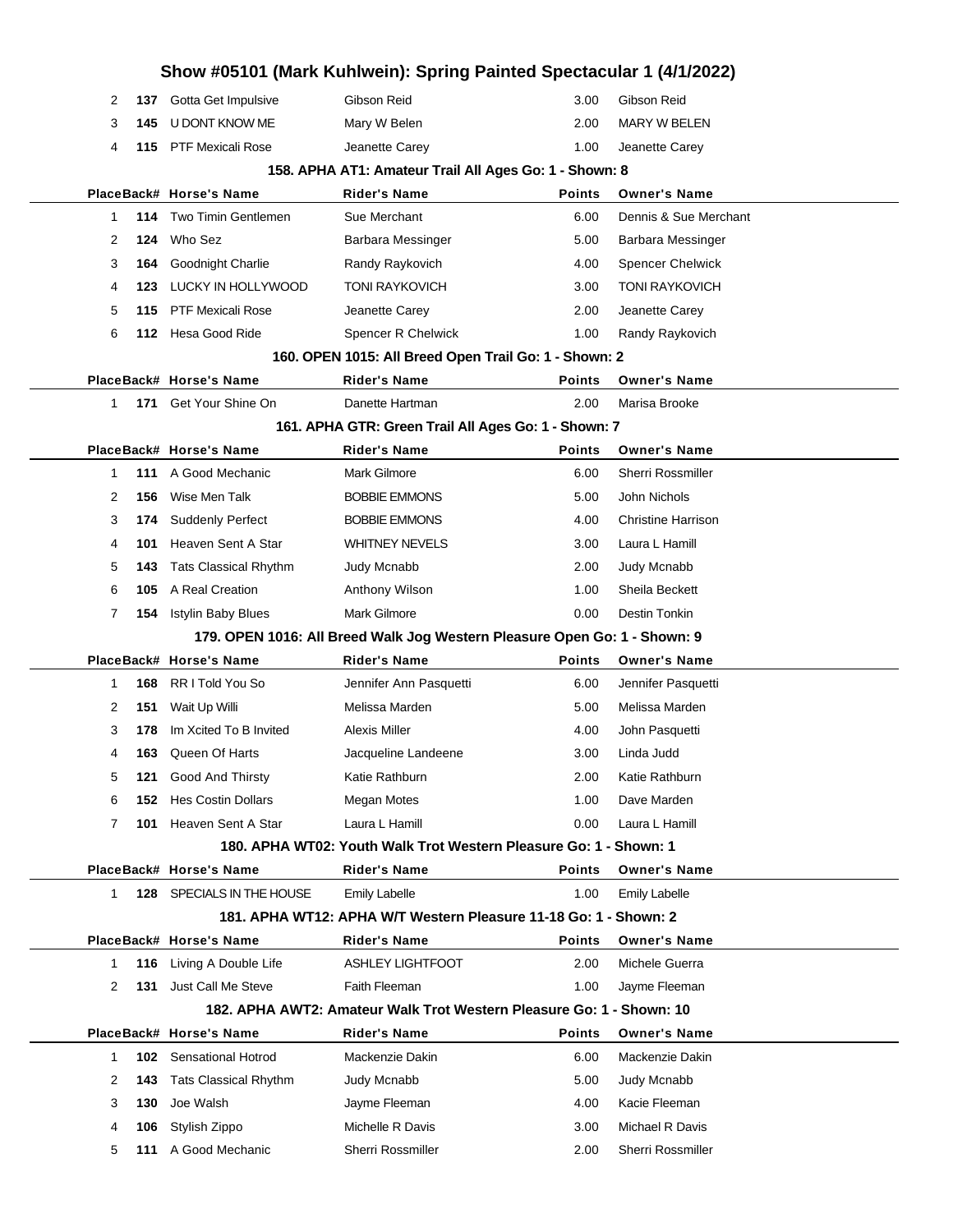| Show #05101 (Mark Kuhlwein): Spring Painted Spectacular 1 (4/1/2022) |     |                              |                                                                        |               |                        |  |  |
|----------------------------------------------------------------------|-----|------------------------------|------------------------------------------------------------------------|---------------|------------------------|--|--|
| 6                                                                    | 119 | A Moonlight Drive            | Brenda Boman                                                           | 1.00          | Brenda Boman           |  |  |
| 7                                                                    | 136 | Call It A Rap                | Jessica Auger                                                          | 0.00          | Jessica Auger          |  |  |
|                                                                      |     |                              | 183. OPEN 1017: All Breed Youth Western Pleasure 18&u Go: 1 - Shown: 2 |               |                        |  |  |
|                                                                      |     | PlaceBack# Horse's Name      | <b>Rider's Name</b>                                                    | <b>Points</b> | <b>Owner's Name</b>    |  |  |
| 1                                                                    | 147 | Ima Big Impulse              | <b>Kelsey Robles</b>                                                   | 2.00          | Laura Rae Kellejian    |  |  |
| 2                                                                    | 121 | Good And Thirsty             | Katie Rathburn                                                         | 1.00          | Katie Rathburn         |  |  |
|                                                                      |     |                              | 184. APHA VWP1: Novice Youth Western Pleasure Go: 1 - Shown: 4         |               |                        |  |  |
|                                                                      |     | PlaceBack# Horse's Name      | <b>Rider's Name</b>                                                    | <b>Points</b> | <b>Owner's Name</b>    |  |  |
| 1                                                                    | 153 | No Comparison                | Cynthia Miller                                                         | 4.00          | Cynthia Miller         |  |  |
| 2                                                                    | 103 | Arap N Amaze N               | Aryha Carter                                                           | 3.00          | Aryha Carter           |  |  |
| 3                                                                    | 120 | <b>GD Flaming Fox</b>        | <b>Audrey May</b>                                                      | 2.00          | Audrey May             |  |  |
| 4                                                                    | 142 | Jacks A Lady Too             | April Gray                                                             | 1.00          | <b>April Gray</b>      |  |  |
|                                                                      |     |                              | 185. APHA YWP2: Youth Western Pleasure 13 & Under Go: 1 - Shown: 4     |               |                        |  |  |
|                                                                      |     | PlaceBack# Horse's Name      | <b>Rider's Name</b>                                                    | <b>Points</b> | <b>Owner's Name</b>    |  |  |
| 1                                                                    | 159 | <b>Purely Dynamic</b>        | Kendall Gaspar                                                         | 4.00          | Kendall Gaspar         |  |  |
| 2                                                                    | 103 | Arap N Amaze N               | Aryha Carter                                                           | 3.00          | Aryha Carter           |  |  |
| 3                                                                    | 142 | Jacks A Lady Too             | <b>April Gray</b>                                                      | 2.00          | <b>April Gray</b>      |  |  |
| 4                                                                    | 120 | <b>GD Flaming Fox</b>        | <b>Audrey May</b>                                                      | 1.00          | Audrey May             |  |  |
|                                                                      |     |                              | 187, OPEN 1018: All Breed Amateur Western Pleasure Go: 1 - Shown: 2    |               |                        |  |  |
|                                                                      |     | PlaceBack# Horse's Name      | <b>Rider's Name</b>                                                    | <b>Points</b> | <b>Owner's Name</b>    |  |  |
| 1                                                                    | 151 | Wait Up Willi                | Melissa Marden                                                         | 2.00          | Melissa Marden         |  |  |
| $\overline{2}$                                                       | 126 | <b>CNC Under Cover Agent</b> | Patti Babish                                                           | 1.00          | Patti Babish           |  |  |
|                                                                      |     |                              | 188. APHA NWP1: Novice Amateur Western Pleasure Go: 1 - Shown: 7       |               |                        |  |  |
|                                                                      |     | PlaceBack# Horse's Name      | <b>Rider's Name</b>                                                    | <b>Points</b> | <b>Owner's Name</b>    |  |  |
| 1                                                                    | 156 | Wise Men Talk                | John Nichols                                                           | 6.00          | John Nichols           |  |  |
| 2                                                                    | 145 | U DONT KNOW ME               | Mary W Belen                                                           | 5.00          | MARY W BELEN           |  |  |
| 3                                                                    | 130 | Joe Walsh                    | Kacie Fleeman                                                          | 4.00          | Kacie Fleeman          |  |  |
| 4                                                                    | 137 | Gotta Get Impulsive          | Gibson Reid                                                            | 3.00          | Gibson Reid            |  |  |
| 5                                                                    | 115 | PTF Mexicali Rose            | Jeanette Carey                                                         | 2.00          | Jeanette Carey         |  |  |
| 6                                                                    | 105 | A Real Creation              | Sheila Beckett                                                         | 1.00          | Sheila Beckett         |  |  |
| 7                                                                    | 126 | <b>CNC Under Cover Agent</b> | Patti Babish                                                           | 0.00          | Patti Babish           |  |  |
|                                                                      |     |                              | 189. APHA AWP1: Amateur Western Pleasure All Ages Go: 1 - Shown: 5     |               |                        |  |  |
|                                                                      |     | PlaceBack# Horse's Name      | <b>Rider's Name</b>                                                    | <b>Points</b> | <b>Owner's Name</b>    |  |  |
| 1                                                                    | 112 | Hesa Good Ride               | Spencer R Chelwick                                                     | 5.00          | Randy Raykovich        |  |  |
| 2                                                                    | 140 | Someone Like You             | Dakota King                                                            | 4.00          | Deneen King            |  |  |
| 3                                                                    | 114 | Two Timin Gentlemen          | Sue Merchant                                                           | 3.00          | Dennis & Sue Merchant  |  |  |
| 4                                                                    | 134 | Cowgirl Wannabe              | Sue Love                                                               | 2.00          | Sue Love               |  |  |
| 5                                                                    | 115 | <b>PTF Mexicali Rose</b>     | Jeanette Carey                                                         | 1.00          | Jeanette Carey         |  |  |
|                                                                      |     |                              | 191. OPEN 1019: All Breed Western Pleasure Open Go: 1 - Shown: 3       |               |                        |  |  |
|                                                                      |     | PlaceBack# Horse's Name      | <b>Rider's Name</b>                                                    | <b>Points</b> | <b>Owner's Name</b>    |  |  |
| 1                                                                    | 168 | RR I Told You So             | Jacqueline Landeene                                                    | 3.00          | Jennifer Pasquetti     |  |  |
| 2                                                                    | 171 | Get Your Shine On            | Danette Hartman                                                        | 2.00          | Marisa Brooke          |  |  |
| 3                                                                    | 151 | Wait Up Willi                | Melissa Marden                                                         | 1.00          | Melissa Marden         |  |  |
|                                                                      |     |                              | 192. APHA GWP: Green Western Pleasure All Ages Go: 1 - Shown: 2        |               |                        |  |  |
|                                                                      |     | PlaceBack# Horse's Name      | <b>Rider's Name</b>                                                    | <b>Points</b> | <b>Owner's Name</b>    |  |  |
| 1                                                                    |     | 173 Justified Sensation      | <b>BOBBIE EMMONS</b>                                                   | 2.00          | Simons Show Horses LLC |  |  |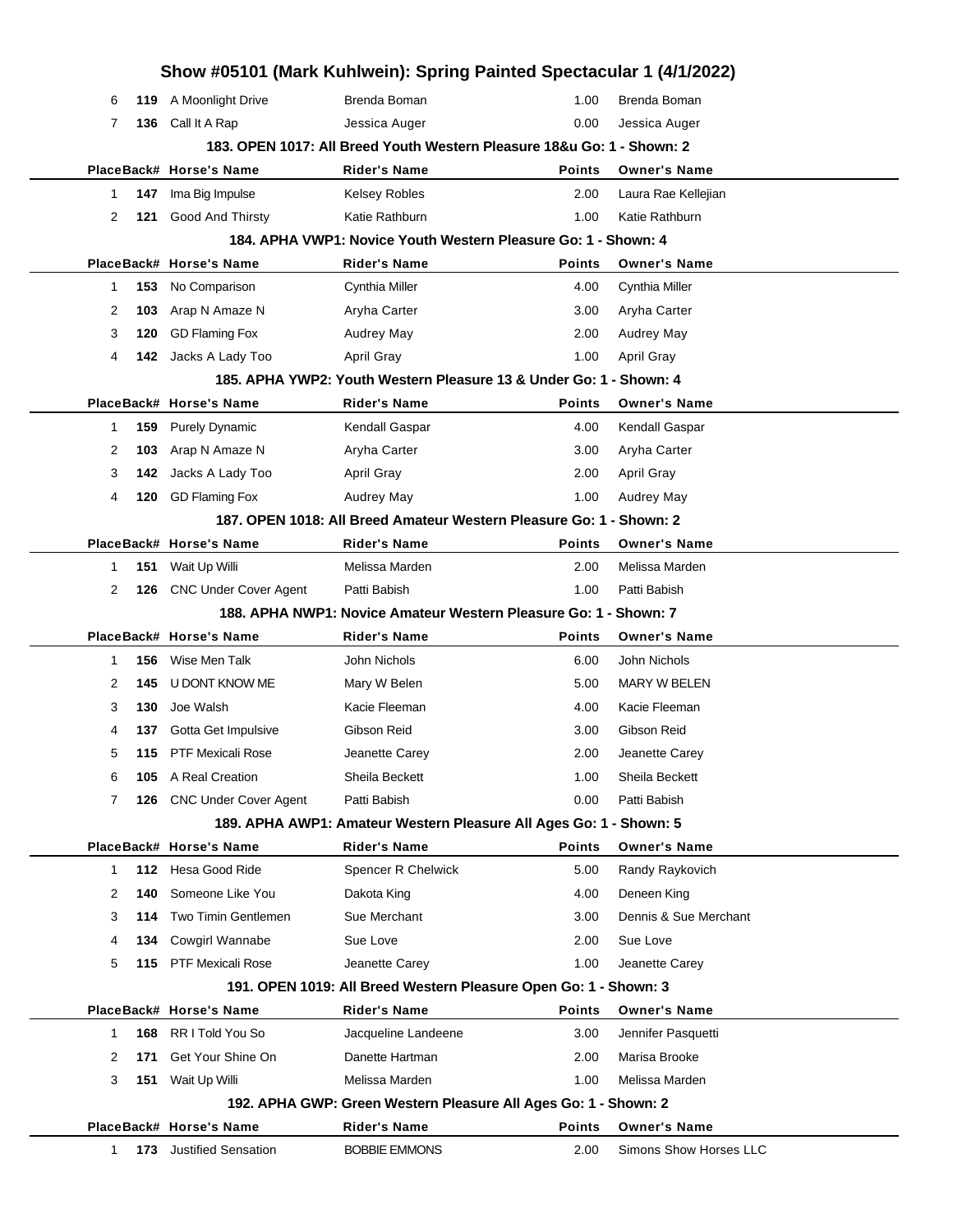|              |       | Show #05101 (Mark Kuhlwein): Spring Painted Spectacular 1 (4/1/2022) |                                                                         |               |                           |  |
|--------------|-------|----------------------------------------------------------------------|-------------------------------------------------------------------------|---------------|---------------------------|--|
| 2            |       | 167 Gotta Kiss The Girl                                              | Anthony Wilson                                                          | 1.00          | Victoria Molter           |  |
|              |       |                                                                      | 193. APHA WP2: Jr Western Pleasure Go: 1 - Shown: 2                     |               |                           |  |
|              |       | PlaceBack# Horse's Name                                              | <b>Rider's Name</b>                                                     | <b>Points</b> | <b>Owner's Name</b>       |  |
| 1            |       | <b>167</b> Gotta Kiss The Girl                                       | Anthony Wilson                                                          | 2.00          | Victoria Molter           |  |
| 2            | 170   | <b>Beyond The Best</b>                                               | <b>BOBBIE EMMONS</b>                                                    | 1.00          | <b>Ashley Smith</b>       |  |
|              |       |                                                                      | 195. APHA WP3: Sr Western Pleasure Go: 1 - Shown: 7                     |               |                           |  |
|              |       | PlaceBack# Horse's Name                                              | <b>Rider's Name</b>                                                     | <b>Points</b> | <b>Owner's Name</b>       |  |
| 1            |       | 150 Faith Is Certain                                                 | <b>Karen Qualls</b>                                                     | 6.00          | Shelley Lynn Tuma         |  |
| 2            | 140   | Someone Like You                                                     | Anthony Wilson                                                          | 5.00          | Deneen King               |  |
| 3            | 158   | <b>All Star Sensation</b>                                            | <b>Karen Qualls</b>                                                     | 4.00          | Wendy Hull                |  |
| 4            | 174   | <b>Suddenly Perfect</b>                                              | <b>BOBBIE EMMONS</b>                                                    | 3.00          | <b>Christine Harrison</b> |  |
| 5            | 130   | Joe Walsh                                                            | Kacie Fleeman                                                           | 2.00          | Kacie Fleeman             |  |
| 6            | 119   | A Moonlight Drive                                                    | Jando Guerra                                                            | 1.00          | Brenda Boman              |  |
| 7            | 114   | Two Timin Gentlemen                                                  | Sue Merchant                                                            | 0.00          | Dennis & Sue Merchant     |  |
|              |       |                                                                      | 196. OPEN 951: All Breed Western Horsemanship W/T Open Go: 1 - Shown: 3 |               |                           |  |
|              |       | PlaceBack# Horse's Name                                              | <b>Rider's Name</b>                                                     | <b>Points</b> | <b>Owner's Name</b>       |  |
| 1            | 106   | Stylish Zippo                                                        | Michelle R Davis                                                        | 3.00          | Michael R Davis           |  |
| 2            | 101   | Heaven Sent A Star                                                   | Laura L Hamill                                                          | 2.00          | Laura L Hamill            |  |
| 3            | 121   | <b>Good And Thirsty</b>                                              | Katie Rathburn                                                          | 1.00          | Katie Rathburn            |  |
|              |       |                                                                      | 197. APHA WT03: Youth Walk Trot Western Horsemanship Go: 1 - Shown: 1   |               |                           |  |
|              |       | PlaceBack# Horse's Name                                              | <b>Rider's Name</b>                                                     | <b>Points</b> | <b>Owner's Name</b>       |  |
| 1            |       | 128 SPECIALS IN THE HOUSE                                            | <b>Emily Labelle</b>                                                    | 1.00          | <b>Emily Labelle</b>      |  |
|              |       |                                                                      | 198. APHA WT13: APHA W/T Western Horsemanship 11-18 Go: 1 - Shown: 1    |               |                           |  |
|              |       | PlaceBack# Horse's Name                                              | <b>Rider's Name</b>                                                     | <b>Points</b> | <b>Owner's Name</b>       |  |
| 1            |       | 131 Just Call Me Steve                                               | Faith Fleeman                                                           | 1.00          | Jayme Fleeman             |  |
|              |       |                                                                      | 199. APHA AWT3: Amateur Walk Trot Western Horsemanship Go: 1 - Shown: 7 |               |                           |  |
|              |       | PlaceBack# Horse's Name                                              | <b>Rider's Name</b>                                                     | <b>Points</b> | <b>Owner's Name</b>       |  |
| 1            | 143.  | <b>Tats Classical Rhythm</b>                                         | Judy Mcnabb                                                             | 6.00          | <b>Judy Mcnabb</b>        |  |
| 2            |       | <b>102</b> Sensational Hotrod                                        | Mackenzie Dakin                                                         | 5.00          | Mackenzie Dakin           |  |
| 3            | 111   | A Good Mechanic                                                      | Sherri Rossmiller                                                       | 4.00          | Sherri Rossmiller         |  |
| 4            | 106   | Stylish Zippo                                                        | Michelle R Davis                                                        | 3.00          | Michael R Davis           |  |
| 5            | 101   | Heaven Sent A Star                                                   | Laura L Hamill                                                          | 2.00          | Laura L Hamill            |  |
| 6            | 116   | Living A Double Life                                                 | Michele Guerra                                                          | 1.00          | Michele Guerra            |  |
| 7            | 119   | A Moonlight Drive                                                    | Brenda Boman                                                            | 0.00          | Brenda Boman              |  |
|              |       |                                                                      | 200. OPEN 1021: All Breed Youth Horsemanship 18 &u Go: 1 - Shown: 2     |               |                           |  |
|              |       | PlaceBack# Horse's Name                                              | <b>Rider's Name</b>                                                     | <b>Points</b> | <b>Owner's Name</b>       |  |
| $\mathbf{1}$ | 147   | Ima Big Impulse                                                      | <b>Kelsey Robles</b>                                                    | 2.00          | Laura Rae Kellejian       |  |
| 2            | 121   | Good And Thirsty                                                     | Katie Rathburn                                                          | 1.00          | Katie Rathburn            |  |
|              |       |                                                                      | 201. APHA VH1: Novice Youth Western Horsemanship Go: 1 - Shown: 4       |               |                           |  |
|              |       | PlaceBack# Horse's Name                                              | <b>Rider's Name</b>                                                     | <b>Points</b> | <b>Owner's Name</b>       |  |
| $\mathbf{1}$ | 153   | No Comparison                                                        | Cynthia Miller                                                          | 4.00          | Cynthia Miller            |  |
| 2            | 142   | Jacks A Lady Too                                                     | <b>April Gray</b>                                                       | 3.00          | <b>April Gray</b>         |  |
| 3            | 120   | <b>GD Flaming Fox</b>                                                | <b>Audrey May</b>                                                       | 2.00          | <b>Audrey May</b>         |  |
| 4            | 103 - | Arap N Amaze N                                                       | Aryha Carter                                                            | 1.00          | Aryha Carter              |  |
|              |       |                                                                      | 202. APHA YH2: Youth Western Horsemanship 13 & Under Go: 1 - Shown: 4   |               |                           |  |
|              |       | PlaceBack# Horse's Name                                              | <b>Rider's Name</b>                                                     | Points        | <b>Owner's Name</b>       |  |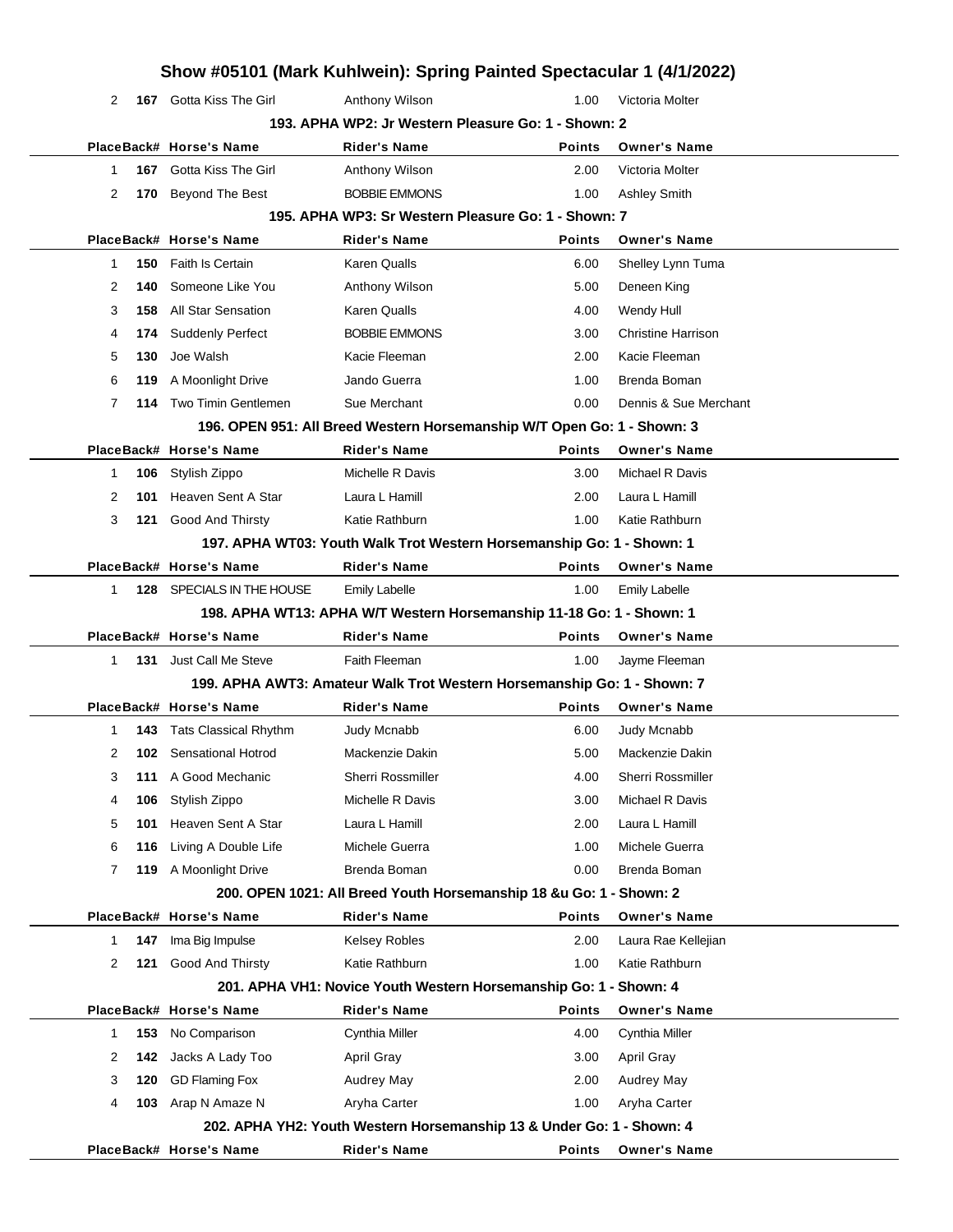| Show #05101 (Mark Kuhlwein): Spring Painted Spectacular 1 (4/1/2022) |     |                                 |                                                                       |               |                         |  |  |  |
|----------------------------------------------------------------------|-----|---------------------------------|-----------------------------------------------------------------------|---------------|-------------------------|--|--|--|
| 1                                                                    | 159 | <b>Purely Dynamic</b>           | Kendall Gaspar                                                        | 4.00          | Kendall Gaspar          |  |  |  |
| 2                                                                    | 103 | Arap N Amaze N                  | Aryha Carter                                                          | 3.00          | Aryha Carter            |  |  |  |
| 3                                                                    | 142 | Jacks A Lady Too                | April Gray                                                            | 2.00          | <b>April Gray</b>       |  |  |  |
|                                                                      |     |                                 | 204. OPEN 1089: All Breed Horsemanship Amateur Go: 1 - Shown: 4       |               |                         |  |  |  |
|                                                                      |     | PlaceBack# Horse's Name         | <b>Rider's Name</b>                                                   | <b>Points</b> | <b>Owner's Name</b>     |  |  |  |
| $\mathbf{1}$                                                         | 112 | Hesa Good Ride                  | <b>Spencer R Chelwick</b>                                             | 4.00          | Randy Raykovich         |  |  |  |
| 2                                                                    | 164 | Goodnight Charlie               | Randy Raykovich                                                       | 3.00          | <b>Spencer Chelwick</b> |  |  |  |
| 3                                                                    | 123 | LUCKY IN HOLLYWOOD              | <b>TONI RAYKOVICH</b>                                                 | 2.00          | <b>TONI RAYKOVICH</b>   |  |  |  |
| 4                                                                    |     | 115 PTF Mexicali Rose           | Jeanette Carey                                                        | 1.00          | Jeanette Carey          |  |  |  |
|                                                                      |     |                                 | 205. APHA NH1: Novice Amateur Western Horsemanship Go: 1 - Shown: 6   |               |                         |  |  |  |
|                                                                      |     | PlaceBack# Horse's Name         | <b>Rider's Name</b>                                                   | <b>Points</b> | <b>Owner's Name</b>     |  |  |  |
| $\mathbf{1}$                                                         | 156 | Wise Men Talk                   | John Nichols                                                          | 6.00          | John Nichols            |  |  |  |
| 2                                                                    | 123 | LUCKY IN HOLLYWOOD              | <b>TONI RAYKOVICH</b>                                                 | 5.00          | <b>TONI RAYKOVICH</b>   |  |  |  |
| 3                                                                    | 115 | <b>PTF Mexicali Rose</b>        | Jeanette Carey                                                        | 4.00          | Jeanette Carey          |  |  |  |
| 4                                                                    | 145 | U DONT KNOW ME                  | Mary W Belen                                                          | 3.00          | <b>MARY W BELEN</b>     |  |  |  |
| 5                                                                    | 137 | Gotta Get Impulsive             | Gibson Reid                                                           | 2.00          | Gibson Reid             |  |  |  |
| 6                                                                    |     | 105 A Real Creation             | Sheila Beckett                                                        | 1.00          | Sheila Beckett          |  |  |  |
|                                                                      |     |                                 | 206. APHA AH1: Amateur Western Horsemanship All Ages Go: 1 - Shown: 7 |               |                         |  |  |  |
|                                                                      |     | PlaceBack# Horse's Name         | <b>Rider's Name</b>                                                   | <b>Points</b> | <b>Owner's Name</b>     |  |  |  |
| $\mathbf{1}$                                                         | 114 | <b>Two Timin Gentlemen</b>      | Sue Merchant                                                          | 6.00          | Dennis & Sue Merchant   |  |  |  |
| 2                                                                    |     | 112 Hesa Good Ride              | Spencer R Chelwick                                                    | 5.00          | Randy Raykovich         |  |  |  |
| 3                                                                    | 117 | Arapped In Black                | <b>JERI-LOU BIGGS</b>                                                 | 4.00          | <b>JERI-LOU BIGGS</b>   |  |  |  |
| 4                                                                    | 124 | Who Sez                         | Barbara Messinger                                                     | 3.00          | Barbara Messinger       |  |  |  |
| 5                                                                    | 123 | LUCKY IN HOLLYWOOD              | <b>TONI RAYKOVICH</b>                                                 | 2.00          | <b>TONI RAYKOVICH</b>   |  |  |  |
| 6                                                                    |     | 164 Goodnight Charlie           | Randy Raykovich                                                       | 1.00          | <b>Spencer Chelwick</b> |  |  |  |
|                                                                      |     |                                 | 214. OPEN 1025: ALL BREED OPEN RANCH RIDING Go: 1 - Shown: 2          |               |                         |  |  |  |
|                                                                      |     | PlaceBack# Horse's Name         | Rider's Name                                                          | <b>Points</b> | <b>Owner's Name</b>     |  |  |  |
| $\mathbf{1}$                                                         | 177 | POPPIN BUBBLY                   | Crysta Brown                                                          | 2.00          | Crysta Brown            |  |  |  |
| 2                                                                    |     | <b>165</b> Call Him Sensational | Crysta Brown                                                          | 1.00          | Linda Taylor            |  |  |  |
|                                                                      |     |                                 | 217. APHA RHP3: Senior Ranch Riding Go: 1 - Shown: 2                  |               |                         |  |  |  |
|                                                                      |     | PlaceBack# Horse's Name         | <b>Rider's Name</b>                                                   | <b>Points</b> | <b>Owner's Name</b>     |  |  |  |
| $\mathbf{1}$                                                         | 177 | POPPIN BUBBLY                   | Crysta Brown                                                          | 2.00          | Crysta Brown            |  |  |  |
| 2                                                                    | 165 | <b>Call Him Sensational</b>     | Crysta Brown                                                          | 1.00          | Linda Taylor            |  |  |  |
|                                                                      |     |                                 | 224. APHA NWR1: Novice Amateur Western Riding Go: 1 - Shown: 3        |               |                         |  |  |  |
|                                                                      |     | PlaceBack# Horse's Name         | <b>Rider's Name</b>                                                   | Points        | <b>Owner's Name</b>     |  |  |  |
| 1                                                                    | 164 | Goodnight Charlie               | Randy Raykovich                                                       | 3.00          | <b>Spencer Chelwick</b> |  |  |  |
| 2                                                                    | 156 | Wise Men Talk                   | John Nichols                                                          | 2.00          | John Nichols            |  |  |  |
| 225. APHA AWR1: Amateur Western Riding All Ages Go: 1 - Shown: 4     |     |                                 |                                                                       |               |                         |  |  |  |
|                                                                      |     | PlaceBack# Horse's Name         | <b>Rider's Name</b>                                                   | Points        | <b>Owner's Name</b>     |  |  |  |
| 1.                                                                   |     | 123 LUCKY IN HOLLYWOOD          | <b>TONI RAYKOVICH</b>                                                 | 4.00          | <b>TONI RAYKOVICH</b>   |  |  |  |
| 2                                                                    | 117 | Arapped In Black                | <b>JERI-LOU BIGGS</b>                                                 | 3.00          | <b>JERI-LOU BIGGS</b>   |  |  |  |
| 3                                                                    | 124 | Who Sez                         | Barbara Messinger                                                     | 2.00          | Barbara Messinger       |  |  |  |
|                                                                      |     |                                 | 228. APHA GWR: Green Western Riding All Ages Go: 1 - Shown: 1         |               |                         |  |  |  |
|                                                                      |     | PlaceBack# Horse's Name         | <b>Rider's Name</b>                                                   | <b>Points</b> | <b>Owner's Name</b>     |  |  |  |
| 0                                                                    |     | <b>150</b> Faith Is Certain     | Karen Qualls                                                          | 0.00          | Shelley Lynn Tuma       |  |  |  |
|                                                                      |     |                                 | 231. APHA WR3: Sr Western Riding Go: 1 - Shown: 1                     |               |                         |  |  |  |